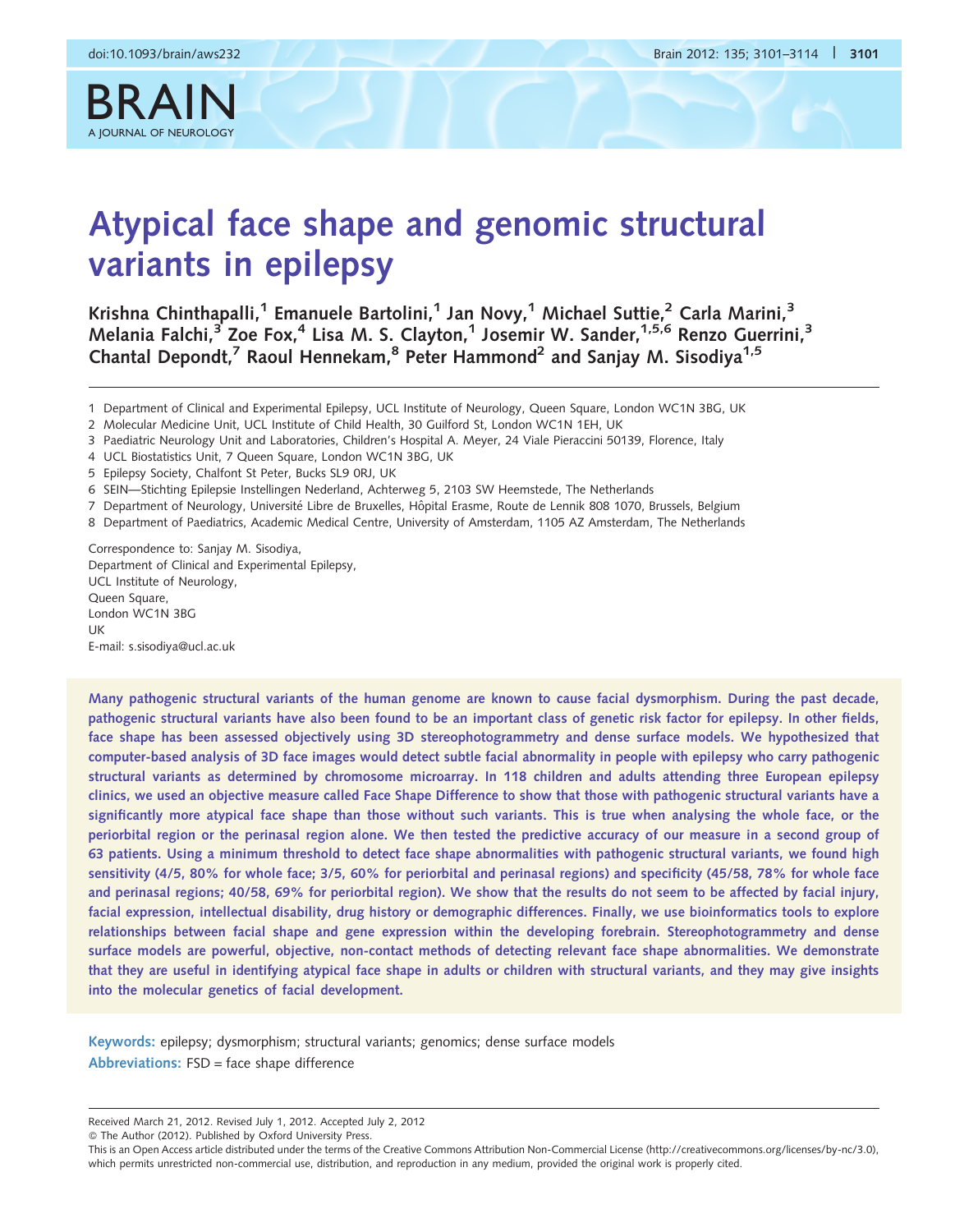# Introduction

Human face shape is strongly influenced by genetic factors. Studies in twins, siblings and populations show significant heritability for craniofacial dimensions (Kohn, 1991; Martínez-Abadías et al[., 2009](#page-12-0)). Conversely, 30–40% of genetic disorders have craniofacial manifestations [\(Hart and Hart, 2009](#page-12-0)). Some of these disorders are caused by pathogenic genomic rearrangements or pathogenic structural variants that comprise duplications, deletions, inversions and translocations ([Winter, 1996; Slavotinek,](#page-13-0) [2008\)](#page-13-0). Many such syndromes have a characteristic facial 'gestalt' that is important in clinical genetic diagnosis and management [\(Hennekam](#page-12-0) et al., 2010). Traditionally, karyotyping has been used to identify large structural variants.

The advent of next-generation sequencing and chromosome microarrays, comprising single nucleotide polymorphism genotyping or array comparative genomic hybridization, has allowed detection of smaller novel pathogenic structural variants ([Alkan](#page-11-0) et al[., 2011\),](#page-11-0) which are being increasingly recognized as an important contributor to neurological and psychiatric disorders, such as epilepsy. Collectively, pathogenic structural variants are currently the most common known genetic risk factor for epilepsy, being present in 4–5% of individuals with the condition [\(Sisodiya](#page-13-0) [and Mefford, 2011\)](#page-13-0). They are implicated in different types of epilepsy [\(de Kovel](#page-12-0) et al., 2009; [Dibbens](#page-12-0) et al., 2009; [Helbig](#page-12-0) et al[., 2009; Heinzen](#page-12-0) et al., 2010; [Striano](#page-13-0) et al., 201[2;](#page-13-0) [Galizia](#page-12-0) et al[., 2012\)](#page-12-0), including those previously ascribed to structural changes, such as hippocampal sclerosis [\(Catarino](#page-11-0) et al., 2011). Individual pathogenic structural variants are also associated with a range of neurological, psychiatric and other illnesses ([Girirajan](#page-12-0) [and Eichler, 2010](#page-12-0)). For example, the 15q13.3 microdeletion has been linked with autism (Miller et al[., 2009\),](#page-12-0) schizophrenia [\(Stefansson](#page-13-0) et al., 2008), epilepsy (Helbig et al[., 2009\)](#page-12-0) and intellectual disability with facial dysmorphism (Sharp et al[., 2008\)](#page-13-0).

Identifying genomic changes improves clinical management. In a study of an adult clinical genetics service, a genetic or genomic diagnosis led to appropriate specialty referral, better symptom management, diagnosis-specific preventive care, prenatal and family testing, recurrence risk information and referral to support organizations (Maves et al[., 2007\)](#page-12-0). In epilepsy, testing may end the 'diagnostic odyssey' and assist in management [\(Ottman](#page-12-0) et al., 2010; Kasperavičiūtė et al[., 2011\)](#page-12-0). However, although newer genetic techniques may sometimes reveal an underlying cause, the amount of data emerging from such newer methods, and the current comparative lack of control data, can make interpretation difficult, for example, which variant, if any, in an individual's genetic data set is relevant (Buysse et al[., 2009;](#page-11-0) [Vermeesch](#page-13-0) et al., [2011\)](#page-13-0), and which may simply be irrelevant or a rare polymorphism? Additional phenotyping might assist in establishing the significance of detected variants ([Hennekam and Biesecker, 2012](#page-12-0)).

Face shape analysis may be able to help identify people with underlying genetic abnormalities, including pathogenic structural variants, particularly in those with neurological and psychiatric disorders, and could, thus, also help in interpretation of genetic findings. The ready identification of Down syndrome by recognition of its facial gestalt is one familiar example. Embryologically, face and

forebrain precursors develop closely together and activate similar genetic pathways [\(Marcucio](#page-12-0) et al., 2011). Neural crest cells, derived from neural ectoderm, are primarily responsible for facial morphogenesis and are dependent on signals from the developing forebrain ([Cordero](#page-11-0) et al., 2011). Clinically, disturbances of early craniofacial development are associated with brain abnormalities, in disorders such as cleft lip/palate or schizophrenia ([Waddington](#page-13-0) et al[., 1999;](#page-13-0) [Nopoulos](#page-12-0) et al., 2002).

A powerful basis for investigating facial shape is 3D stereophotogrammetry, which allows for rapid, accurate, non-contact capture of face images, generating surfaces available for further analysis. The technique has been used in orthodontics [\(Lane and](#page-12-0) [Harrell, 2008](#page-12-0)), forensic science (Evison et al[., 2010\)](#page-12-0), dysmorphology [\(Hammond, 2007](#page-12-0)) and to study variation across ethnic groups (Kau et al[., 2010](#page-12-0)). Dense surface modelling is a statistical method that can be used to analyse surface images, for example, to discriminate between well-known genomic disorders, including Williams syndrome, Smith–Magenis syndrome, 22q11 deletion syndrome, Noonan syndrome, Fabry disease and Cornelia de Lange syndrome [\(Hammond](#page-12-0) et al., 2005; [Cox-Brinkman](#page-11-0) et al., [2007\)](#page-11-0). It has also been used to detect previously unrecognized facial dysmorphism in Bardet–Biedl syndrome, which is thought to be caused by defects in genetic pathways affecting neural crest cell migration (Tobin et al[., 2008](#page-13-0)). A similar morphometric approach using laser surface imaging has identified subtle facial abnormalities in individuals with schizophrenia and bipolar disorder ([Hennessy](#page-12-0) et al., 2007, [2010](#page-12-0)).

Pathogenic structural variants contributing to neurological and psychiatric diseases may also affect facial shape, either directly or by affecting brain structure or function. We hypothesized that, among people with epilepsy, dense surface models can distinguish between those who do or do not have pathogenic structural variants. We explored this using an objective measure of face shape variation, called face shape difference (FSD), in three different regions of the face. We used this measure to predict the presence or absence of pathogenic structural variants in a second group of people with epilepsy. We then investigated factors that underlie or contribute to facial shape and excluded a number of potential confounders. As changes in facial shape related to pathogenic structural variants may be subtle and missed by clinicians caring for people with neuropsychiatric conditions (Galizia et al[., 2012\)](#page-12-0), adjuncts to diagnosis may be helpful.

# Subjects and methods

The study was approved by the relevant ethics committees or institutional review boards. Written informed consent was obtained from study participants or informed assent was obtained from parents in accordance with local requirements and national standards.

#### **Patients**

Patients were recruited in two phases over a period of 2 years. In the first phase, a training cohort of children and adults was recruited at the National Hospital for Neurology and Neurosurgery (UK), Meyer Children's Hospital (Italy), Erasmus Hospital (Belgium) and University Hospital Gasthuisberg (Belgium). All adults had a diagnosis of epilepsy,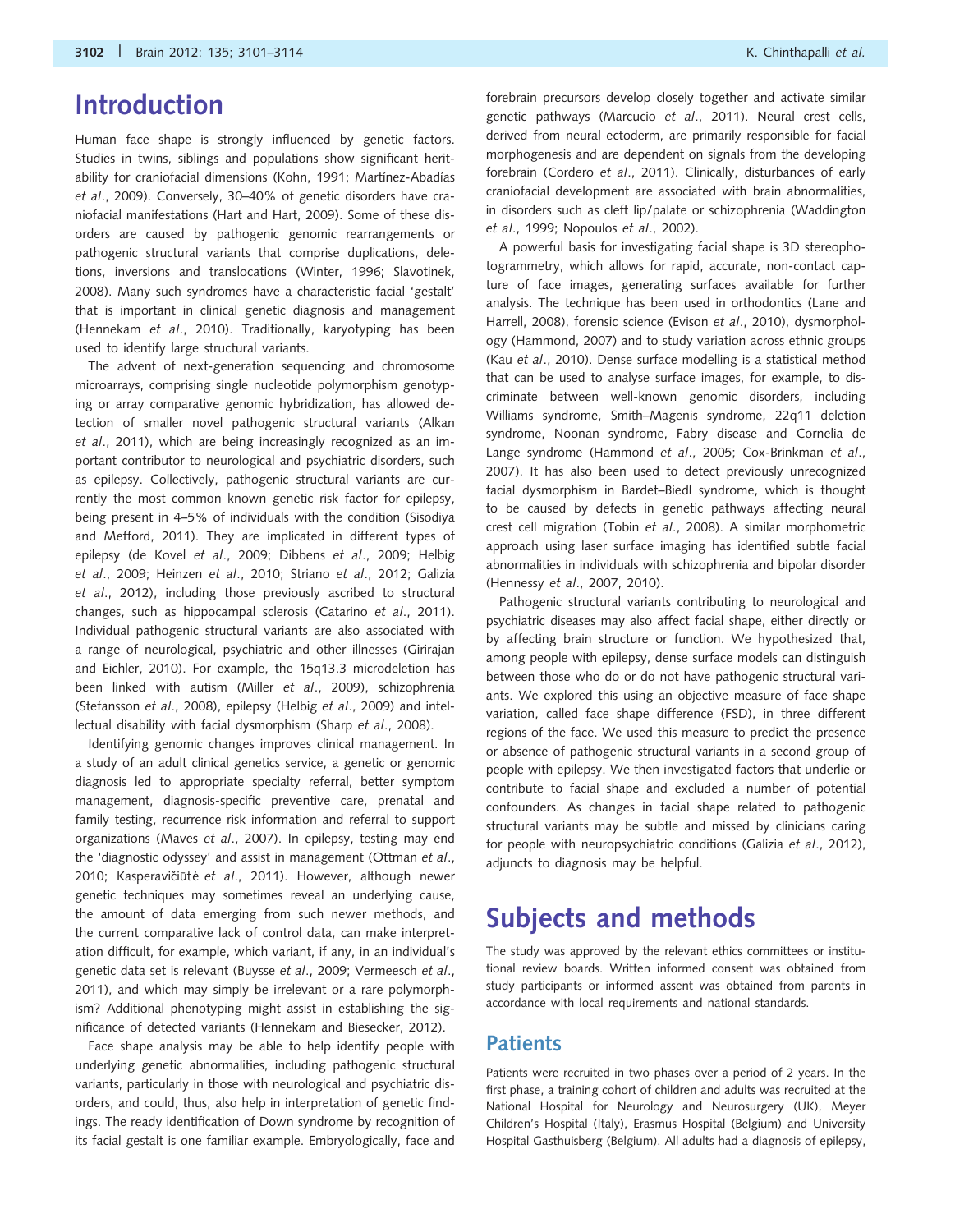made or reviewed by an epileptologist. Children were recruited if they were being investigated for epilepsy or if they had a diagnosis of epilepsy by a paediatric neurologist. People with known Mendelian epilepsy disorders or known chromosome imbalances were excluded.

In the second phase, during the following year, a validation sample of individuals with epilepsy from the same institutions was analysed after image capture and chromosome microarray analysis. They were included in a second set of face shape models and were used to determine the accuracy of the technique. These images were analysed and landmarked with the operator blinded to the results of the chromosome microarray analysis. All were patients in whom chromosome microarray testing had been requested independently of this study.

All participants were white Europeans. Non-Europeans were excluded from analysis because of insufficient ethnically matched control subjects. Participants who were outside the age range to have sufficient age-matched control subjects for comparison  $(< 2$  years;  $>$  52 years for male subjects or  $>$  54 years for female subjects) were also excluded. Medical records were reviewed for further information. Brain MRI results were categorized as normal, normal with incidental findings or abnormal based on clinical reporting by an experienced neuroradiologist. Intellectual disability was determined from neuropsychology reports, full-scale or verbal intelligence quotient (IQ) scores and clinical documentation of level of functioning in daily activities [\(Salvador-Carulla](#page-13-0) et al., 2011). Because of the difficulty of accurate retrospective assessment of intellectual disability, especially in cases without formal neuropsychometry, only the following three categories were used: normal/mild, moderate or severe/profound; applying the definitions used for the same terms in the International Classification of Diseases, 10th Revision [\(World Health Organization, 1992](#page-13-0)). For adults, the earliest available neuropsychometric and clinical records were used to minimize confounding from potential effects on intellectual performance of chronic epilepsy, medical and surgical treatments and neurodegeneration.

### Control subjects

All patients' face surfaces were compared with a group of control subjects' face surfaces to calculate FSD. All of the control subjects were also white Europeans. They were recruited as volunteers, unaffected relatives of patients or healthy infants attending a routine postnatal clinic, from the UCL Institute of Child Health (London, UK). Control subjects had no known syndrome, previous craniofacial surgery or trauma. Control subjects had not been tested using chromosome microarrays, but as pathogenic structural variants are individually rare even in populations enriched for them and even less common in healthy individuals (Helbig et al[., 2009;](#page-12-0) Itsara et al[., 2009](#page-12-0); Heinzen et al[., 2010\),](#page-12-0) it is unlikely that bias resulted from lack of screening in control subjects.

#### Pathogenic structural variant detection

Patients were included if they had undergone array comparative genomic hybridization as part of research or clinical workup, or they had had genome-wide genotyping of single nucleotide polymorphisms. We collectively refer to these methods as 'chromosome microarrays' after Mefford et al[. \(2012\).](#page-12-0)

Oligonucleotide array comparative genomic hybridization was performed using the Nimblegen 135 K microarray (Roche Nimblegen) or Agilent 44 K/60 K/75 K/105 K microarrays (Agilent Technologies) in an accredited clinical laboratory in accordance with manufacturer's instructions. Additional fluorescence in situ hybridization and/or karyotyping were performed in some cases. The laboratory determined whether a detected structural variant was pathogenic by comparison with public and internal databases.

For some individuals, pathogenic structural variants were identified using genome-wide single nucleotide polymorphism data as previously published (Heinzen et al[., 2010\):](#page-12-0) in brief, structural variants were deemed to be pathogenic if they were  $>1$  Mb in size or if found in specific regions known to be associated with epilepsy.

We acknowledge that debate continues about methods for deter-mining the clinical significance of structural variants [\(Vermeesch](#page-13-0) et al., [2011](#page-13-0)). For our purposes here, one of the standardized methods aforementioned was used to determine if people had pathogenic structural variants. Our aim was not to discover pathogenic structural variants per se, but to determine the utility of face shape analysis with respect to these predetermined pathogenic structural variants. To investigate whether our arbitrary threshold of 1Mb affected our results, we repeated the analysis using thresholds of 500 kb and 250 kb. Standard quality control measures were still applied as before [\(Heinzen](#page-12-0) et al., [2010](#page-12-0)).

### Bioinformatic analysis

Gene content in pathogenic structural variants was determined using the University of California, Santa Cruz Genome Browser [\(http://](http://genome.ucsc.edu) [genome.ucsc.edu](http://genome.ucsc.edu), hg version 18), accessed through the Genetic Diseases/Gene Discovery interface ([http://gedi.ci.uchicago.edu/\)](http://gedi.ci.uchicago.edu/). Gene expression levels in the human foetal forebrain were acquired from the Human Brain Transcriptome database ([http://hbatlas.org/\)](http://hbatlas.org/). We noted only the peak level of expression in the human forebrain, between 50 and 200 days gestation. Gene expression in the forebrain was noted to be present if signal intensity was  $>$  10 (log<sub>2</sub> scale), and the number of such genes within a given pathogenic structural variant was counted.

#### Image capture

For all patients, 3D face images were captured with a commercial stereophotogrammetric device (Vectra CR 3D; Canfield Scientific). For control subjects, images were captured using the MU2 commercial camera (3dMD) and the Vectra CR 3D. There is no significant difference between face images captured on different stereophotogrammetric cameras [\(Weinberg](#page-13-0) et al., 2006), and multiple cameras have been used in previous studies ([Hammond](#page-12-0) et al., 2005).

Face images were captured with the subjects seated, facing directly towards the camera and with the face and chin fully uncovered. A bright target was used to direct gaze, and up to three images were taken with the subject's face as close to a neutral expression as possible.

#### Image review and landmarking

A physician (J.N.) reviewed all patient images for any visible acquired face deformity, and those patients were later excluded from the relevant face shape model(s) in a sensitivity analysis. One operator (K.C.), always blinded to genomic data, manually annotated each patient image with 22 facial landmarks, termed 'landmarking' [\(Supplementary Table 1](http://brain.oxfordjournals.org/cgi/content/full/aws232/DC1)). The chosen landmarks have been previously shown to be accurate and reproducible [\(Gwilliam](#page-12-0) et al., 2006; [Toma](#page-13-0) et al[., 2009\)](#page-13-0). Control subject images were annotated previously by another operator (P.H.). We assessed intra- and inter-operator reproducibility in this study by randomly selecting 20 images, which were landmarked twice. Mean landmark error was  $<$ 1.5 mm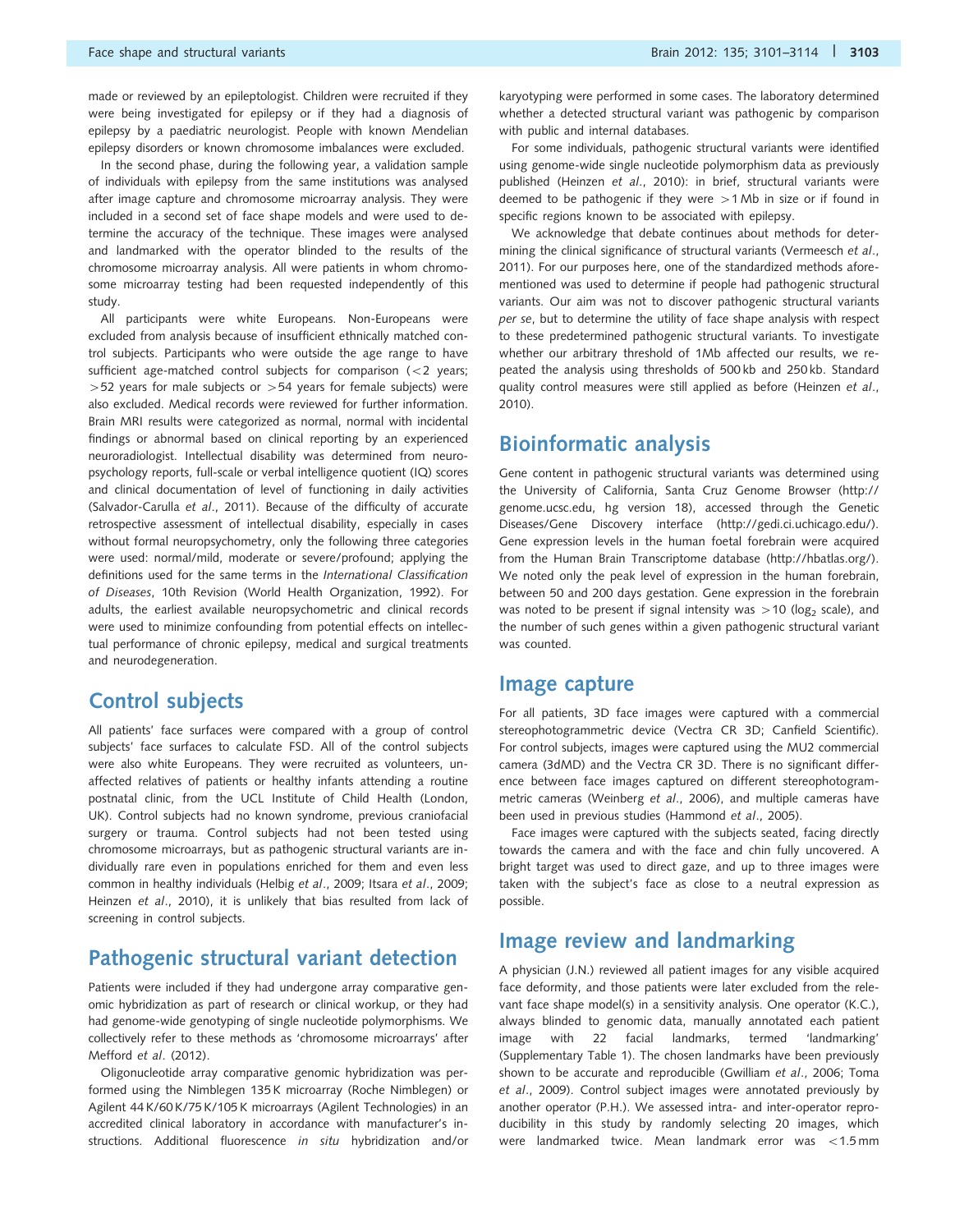([Supplementary Table 2\)](http://brain.oxfordjournals.org/cgi/content/full/aws232/DC1), and intra-class correlation coefficients were 0.999–1.000. For further details, see [Supplementary material](http://brain.oxfordjournals.org/cgi/content/full/aws232/DC1).

### Dense surface modelling

Dense surface modelling, described previously (Hutton et al[., 2003;](#page-12-0) [Hammond, 2007](#page-12-0)), uses custom in-house software (ShapeFind; UCL, London, UK) to create a 'dense surface model' of the face by coregistration of landmarked images and the interpolation of densely corresponded points [\(Supplementary Fig. 1](http://brain.oxfordjournals.org/cgi/content/full/aws232/DC1)). The resulting surfaces are described by a set of principal components that can collectively describe 499% of the shape variation ([Supplementary Fig. 2](http://brain.oxfordjournals.org/cgi/content/full/aws232/DC1)). For further details, see [Supplementary material.](http://brain.oxfordjournals.org/cgi/content/full/aws232/DC1)

The following three models were created from control subjects and the training cohort together: for the whole face (Face1), the periorbital region only (Eyes1) or the perinasal region only (Nose1), using pre-existing templates (Fig. 1; [Hammond](#page-12-0) et al., 2005). Three further models (Face2, Eyes2, Nose2) were generated subsequently by addition of the validation cohort to the original control subjects and the training cohort. In this second model set, only the validation cohort was used to retest the FSD threshold.

#### Face shape difference

We matched every patient to the 30 closest sex-matched control subjects by age using contiguous running means. We then calculated the distance between each face and its matched mean control face in terms of the square root of the sum of squared differences of the respective principal components. This was called FSD and can be expressed algebraically as follows:

$$
\text{FSD}(x,m) = \sqrt{\sum_{i=1}^{n} (x_i - m_i)^2} \text{ for } x \in M
$$

where  $i$  indexes the  $n$  principal components capturing 99% shape variation in dense surface model  $M$ , x is an arbitrary face and  $m$  is its matched mean in M. FSD provides a simple measure of the difference in face shape between a patient and their matched control mean in the model. An FSD value is not an absolute measurement: a given FSD value is always  $\ge 0$ , and it can only be compared with FSD values for other faces in the same model, because it is dependent on the underlying model whose principal components in turn reflect the faces analysed. FSD is measured in arbitrary units, and there are no predetermined values or thresholds for 'normal' shape. Principal components and FSD have been used previously ([Hammond](#page-12-0) et al., 2004, [2008\)](#page-12-0).

The validity of FSD as a predictor of an underlying pathogenic structural variant was tested in the second cohort as follows: first, we demonstrated a linear relationship with strong positive correlation between FSD values in corresponding models of the same region of the face but with different composition of subjects (Face1 to Face2, Eyes1 to Eyes2 and Nose1 to Nose2). Then we used simple linear regression using least squares to quantify the exact relationship between FSD values in the corresponding models. Finally, we determined FSD threshold values with a chosen sensitivity and specificity in each of the original models (Face1, Eyes1, Nose1) and converted the values into equivalent inferred FSD threshold values in the second set of models (Face2, Eyes2, Nose2). These threshold values were then used to predict the presence or absence of pathogenic structural variants in the validation cohort. We then tested the prediction against laboratory results for presence or absence of pathogenic structural variants.



Figure 1 Dense surface models of the face. Three regions of the face were used as base meshes to restrict the extent of the models. The upper image is also annotated with the landmarks used in model construction. The perinasal and periorbital regions are shown on the bottom left and bottom right, respectively. Landmarks A–F are in the midline. Landmarks 1–8 are paired and only shown for the right side of the face. They are as follows:  $A =$  nasion;  $B =$  pronasale;  $C =$  subnasale;  $D =$  labiale superius;  $E =$  labiale inferius;  $F =$  gnathion;  $1 =$  exocanthion;  $2 =$  palpebrale superius;  $3 =$  endocanthion;  $4 =$  palpebrale inferius;  $5 =$  ala nasi;  $6 =$  christa philtri;  $7 =$  cheilion;  $8 =$  lower auricular attachment. Landmark 8 is applied to all unprocessed face surface images, but the ears are omitted from the base mesh because of variable loss of surface at the image periphery because of occluding hair.

### Statistical methods

As the data were not normally distributed, we used the Mann– Whitney test with the null hypothesis that, in people with epilepsy, FSD was not different between those with pathogenic structural variants and those without pathogenic structural variants for the face, periorbital or perinasal areas. For data on ethnicity and intellectual disability, with  $>2$  categories, the Kruskal–Wallis test was used. A receiver operating characteristic curve was calculated to assess sensitivity and specificity of the models. Fisher's exact test was performed for differences in categorical data. For correlation, the intra-class correlation coefficient was used to compare repeated measurements and Spearman's rank correlation coefficient for other data (weak correlation if 0.25  $\leqslant$   $\rho$  < 0.5, moderate if 0.5  $\leqslant$   $\rho$  < 0.75, strong if  $0.75 \leq \rho < 0.90$ , very strong if  $0.90 \leq \rho < 1.00$ ). A P-value  $< 0.05$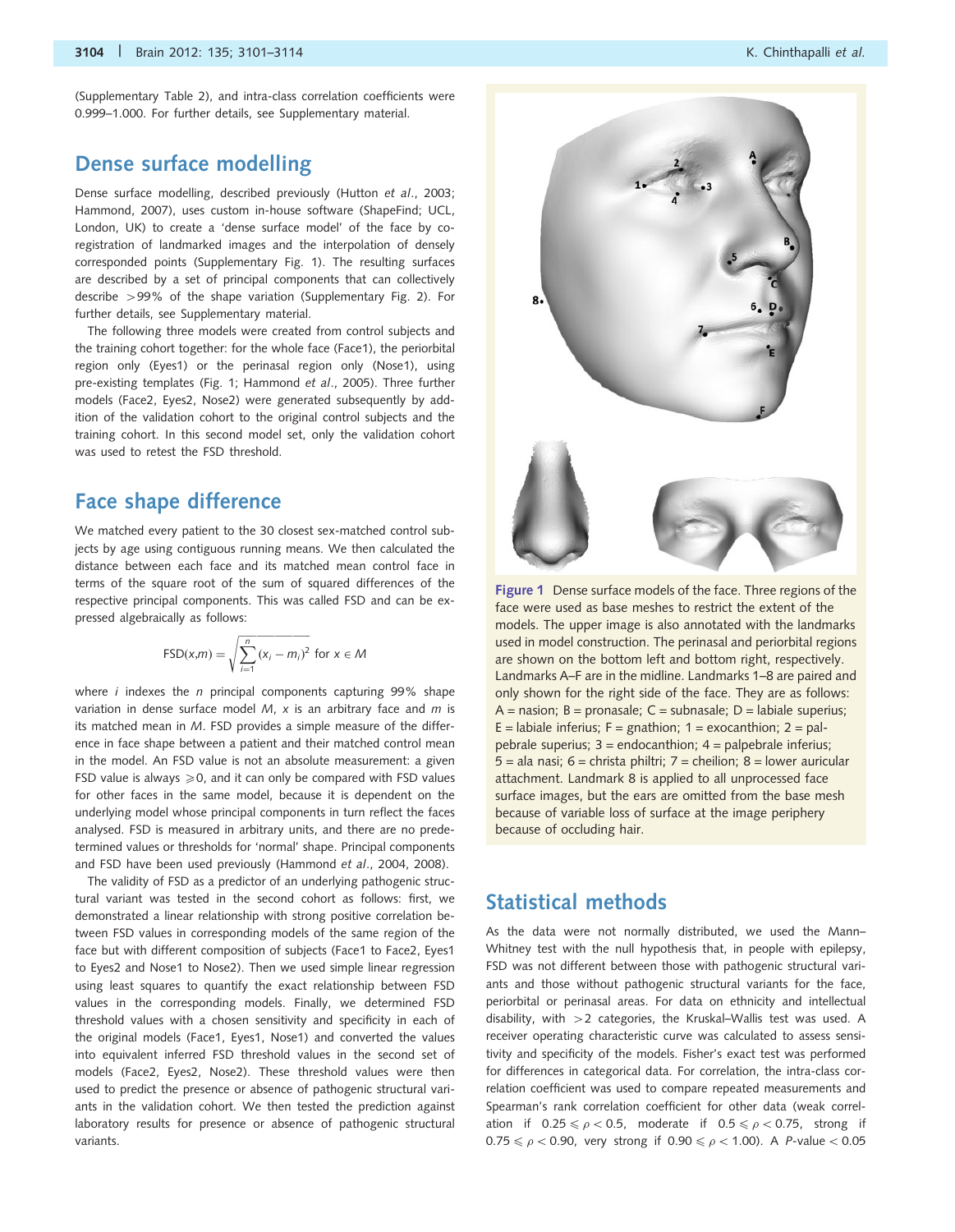was considered significant. Bonferroni correction was applied for multiple comparisons. Analysis was conducted using SPSS version 20 software (SPSS Inc.).

# **Results**

### Subject population

The training cohort consisted of 148 individuals with epilepsy. Twenty-four were excluded due to lack of sufficient agematched control subjects, and a further six were excluded because of lack of ethnically matched control subjects for comparison ([Table 1\)](#page-5-0), leaving 118 patients. Of these, 74 (63%) underwent genome-wide single nucleotide polymorphism array, with the remainder undergoing array comparative genomic hybridization with or without fluorescent in situ hybridization/karyotyping. Thirty-eight patients had pathogenic structural variants; this subset was compared with the remaining 80 without pathogenic structural variants. Those with pathogenic structural variants were younger, but age-matching accounts for this in all analyses. To create the models and calculate FSD, we added the face surfaces of 388 control subjects.

### Face shape difference in the training cohort

For each of the three models (Face1, Eyes1, Nose1), we calculated FSD for every patient. Those with pathogenic structural variants were then compared with those without pathogenic structural variants. The median FSD was significantly greater in those with pathogenic structural variants ([Fig. 2A](#page-6-0)) than those without for all measures (whole face: 8.86 versus 7.65;  $P = 0.001$ , periorbital region: 10.6 versus 9.60;  $P = 0.013$ , perinasal region: 7.62 versus 7.01;  $P = 0.031$ , for pathogenic structural variant versus no pathogenic structural variant, respectively).

The distribution of FSD values reveals outliers for all models, in those with and those without pathogenic structural variants ([Fig. 2](#page-6-0)A). FSD was still significantly greater in those with pathogenic structural variants after exclusion of all outliers (whole face:  $P = 0.001$ , periorbital region:  $P = 0.018$ , perinasal region:  $P = 0.018$ ).

FSD of the whole face shows a strong positive correlation with the periorbital region ( $\rho$  = 0.78; P < 0.001). The perinasal region is less strongly correlated with FSD in other facial regions ( $\rho$  = 0.50;  $P < 0.001$  with whole face,  $\rho = 0.60;$   $P < 0.001$  with periorbital region).

#### Face shape difference in the validation cohort

To substantiate the validity of FSD as a reflection of an underlying pathogenic structural variant in individual subjects, we tested how useful the models would be at an individual level. We created receiver operating characteristic curves ([Fig. 2](#page-6-0)B). The area under the curve was 0.69 [95% confidence interval (CI) 0.60–0.80;  $P < 0.001$ ] for the Face1 model. An FSD value of 8.47 was the optimal threshold for equal sensitivity and specificity (65.8%) in categorizing an individual face surface as one from a subject with a pathogenic structural variant. FSD threshold values were found for the Eyes1 and Nose1 models using the same approach [\(Table 2](#page-7-0)).

In the 81-subject validation cohort, 63 were analysed and 18 were excluded due to lack of matched control subjects. All these individuals had also undergone chromosome microarray testing for pathogenic structural variants (81% by genome-wide single nucleotide polymorphism array; 19% by array comparative genomic hybridization). For our training cohort, FSD values in the original and second (including the 63 patients) set of models showed strong positive correlation (Face1 versus Face2:  $\rho = 0.96$ ;  $P < 0.001$ , Eyes1 versus Eyes2:  $\rho = 0.96$ ;  $P < 0.001$ , Nose1 versus Nose2:  $\rho$  = 0.93;  $P <$  0.001;  $n$  = 118 for all), and a linear relationship was demonstrated [\(Fig. 2C](#page-6-0)).

In the validation cohort, the inferred whole face FSD threshold value (FSD = 9.99) correctly identified that 4 of 63 patients had pathogenic structural variants. One additional patient was also found to have a pathogenic structural variant (i.e. 4/5, 80% sensitivity). Similarly, whole face FSD correctly predicted that 45 patients had no pathogenic structural variants (45/58, 78% specificity). Using periorbital and perinasal FSD resulted in reduced sensitivity (3/5, 60% for both) and similar specificity (40/58, 69% and 45/58, 78%, respectively). Results are shown in [Table 2.](#page-7-0)

### Exploration of face shape in patients with pathogenic structural variants

We next looked at whether there were any shared facial features in people with epilepsy and pathogenic structural variants. Given the diversity of pathogenic structural variants, we did not expect to find any common features. We examined every principal component for each patient's face surface and looked for any significant difference between those with and without pathogenic structural variants, using Bonferroni correction for multiple testing. Each principal component delineates a particular variation in face shape ([Supplementary Fig. 2](http://brain.oxfordjournals.org/cgi/content/full/aws232/DC1)), and it can reflect a shared facial feature. No individual principal components were significantly different in those with pathogenic structural variants and those without in any of the models. There was also little difference between the average face of patients with pathogenic structural variants and the average face of those without pathogenic structural variants [\(Supplementary Fig. 3\)](http://brain.oxfordjournals.org/cgi/content/full/aws232/DC1). Thus, we found no evidence for shared facial features across pathogenic structural variants.

#### Genomic and clinical findings

We used the three models incorporating the training and validation cohort (Face2, Eyes2, Nose2) to explore the genomic and clinical data.

Exact breakpoints of the pathogenic structural variants were known for 39 patients [\(Supplementary Table 4](http://brain.oxfordjournals.org/cgi/content/full/aws232/DC1)). Four others with pathogenic structural variants had translocations or inversions detected by fluorescent in situ hybridization or karyotyping, and so full data on pathogenic structural variant size were not available. There was no correlation between whole face FSD and the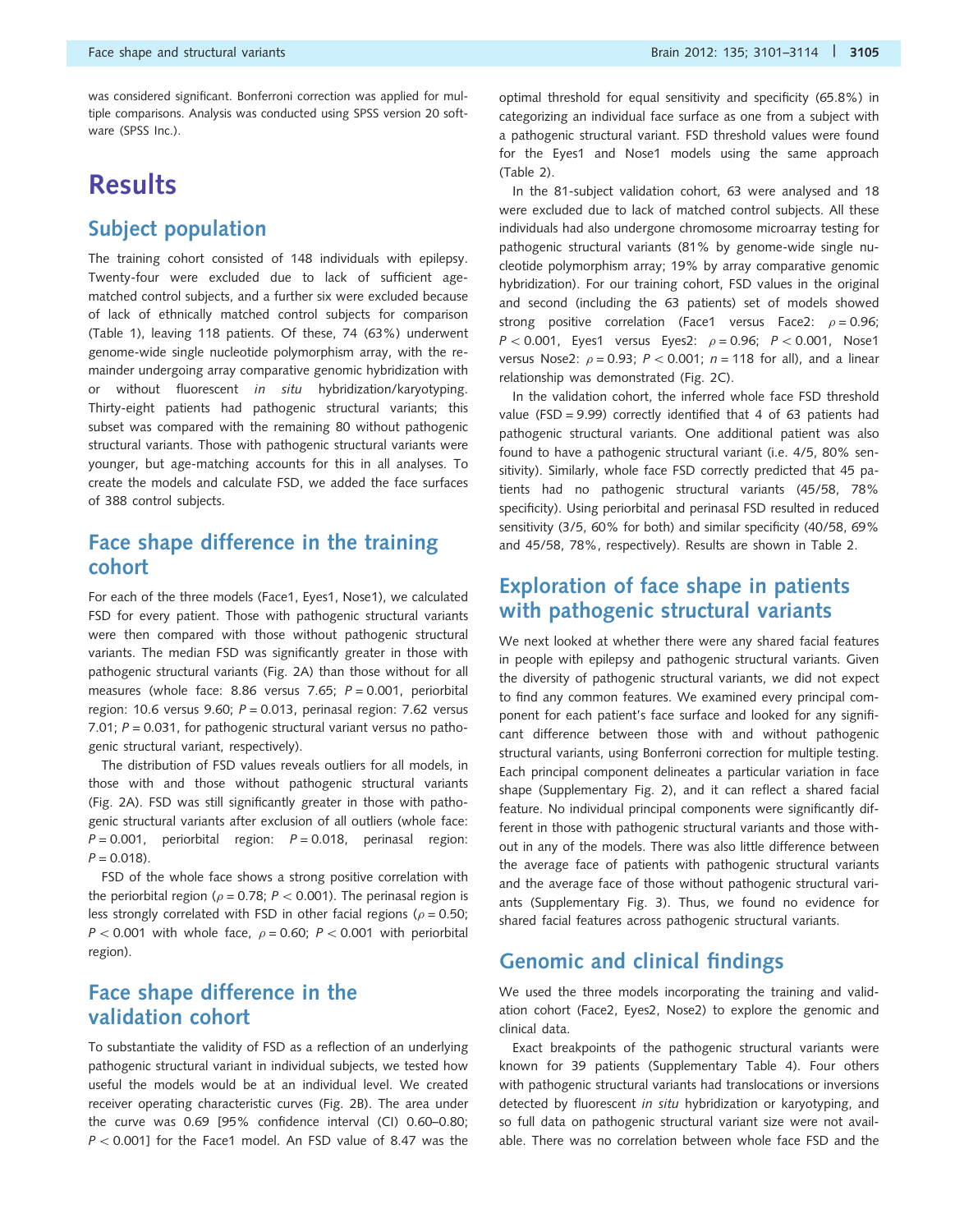#### <span id="page-5-0"></span>Table 1 Subject recruitment

| Variable or measure                     | Patients with pathogenic<br>structural variants | Patients without pathogenic<br>structural variants | Control<br>subjects |
|-----------------------------------------|-------------------------------------------------|----------------------------------------------------|---------------------|
| Training cohort                         | 42                                              | 106                                                | <b>NA</b>           |
| Excluded because of age; $n$ (%)        | 2(4.8)                                          | 22 (20.8)                                          |                     |
| Excluded because of ethnicity; $n$ (%)  | 2(4.8)                                          | 4(3.7)                                             |                     |
| Number included; $n$ (%)                | 38 (90.4)                                       | 80 (75.5)                                          |                     |
| Validation cohort                       | 6                                               | 75                                                 | <b>NA</b>           |
| Excluded because of age; $n$ (%)        | $\mathbf{0}$                                    | 11(14.7)                                           |                     |
| Excluded because of ethnicitiy; $n$ (%) | 1(16.7)                                         | 6(8.0)                                             |                     |
| Number included; $n$ (%)                | 5(83.3)                                         | 58 (77.3)                                          |                     |
| Total number included in study          | 43                                              | 138                                                | 388                 |
| Age; mean age, years (range)            | 25.8 (3.3-53.9)                                 | 38.8 (2.8-56.3)                                    | $21.3(2.4 - 53.2)$  |
| Adults aged $>$ 18 years; n (%)         | 29(67)                                          | 135 (98)                                           | 207 (53)            |
| Male subjects; $n$ (%)                  | 23(53)                                          | 54 (39)                                            | 196 (51)            |
| MRI findings; $n$ (%)                   |                                                 |                                                    |                     |
| Normal                                  | 16(37)                                          | 51 (37)                                            |                     |
| Incidental findings                     | 2(5)                                            | 8(6)                                               |                     |
| Abnormal                                | 19 (44)                                         | 75 (54)                                            |                     |
| Not performed/unavailable               | 6(14)                                           | 4(3)                                               |                     |
| Intellectual disability; n (%)          |                                                 |                                                    |                     |
| Normal/mild                             | 22(51)                                          | 131 (95)                                           |                     |
| Moderate                                | 7(16)                                           | 4(3)                                               |                     |
| Severe/profound                         | 12 (28)                                         | 3(2)                                               |                     |
| Unknown                                 | 2(5)                                            | $\overline{0}$                                     |                     |
| Detection method; $n$ (%)               |                                                 |                                                    |                     |
| Array CGH                               | 31(72)                                          | 21(15)                                             |                     |
| SNP array                               | 8(19)                                           | 117 (85)                                           |                     |
| FISH/karyotyping                        | 4(9)                                            | $\mathbf 0$                                        |                     |
| Centre; $n$ (%)                         |                                                 |                                                    |                     |
| London                                  | 19 (44)                                         | 135 (98)                                           | 388 (100)           |
| Brussels/Leuven                         | 6(14)                                           |                                                    |                     |
| Florence                                | 18 (42)                                         | 3(2)                                               |                     |

Summary of all subjects who were recruited for 3D stereophotogrammetry, the number of subjects excluded and the number of subjects used in dense surface models. In the group with pathogenic structural variants, children were included, there were more male subjects, and subjects were recruited from three different centres. All patients were matched to control subjects based on age and sex for further analysis. MRI findings, intellectual disability and detection methods were obtained from clinical records and investigation reports.

CGH = comparative genomic hybridization; FISH = fluorescent in situ hybridization; NA = not applicable; SNP = single nucleotide polymorphism.

size of the pathogenic structural variant in terms of number of base pairs in the interval ( $\rho = 0.20$ ; P = 0.22) or number of genes contained ( $\rho = 0.19$ ;  $P = 0.25$ ; [Fig. 3](#page-8-0)A). Periorbital FSD showed weak correlation with the number of genes contained  $(\rho = 0.38; P = 0.018)$ , but not the number of bases ( $\rho = 0.25$ ;  $P = 0.13$ .

Within each pathogenic structural variant, we assessed the number of genes that were highly expressed in the human fetal forebrain (at 50–200 days gestation). Considering all participants with known pathogenic structural variant breakpoints, there was a weak positive correlation between the number of genes highly expressed in prenatal forebrain and whole face FSD ( $\rho = 0.34$ ;  $P = 0.036$ ;  $n = 39$ ; [Fig. 3B](#page-8-0)). We looked at patients with deletions and duplications separately and excluded two patients with both types of pathogenic structural variants. A greater correlation coefficient was seen in patients with deletions ( $\rho = 0.36$ ; P = 0.07;  $n = 26$ ) than in those with duplications ( $\rho = 0.15$ ; P = 0.67;  $n = 11$ ), but this was not significant. Mean pathogenic structural variant size and gene content were larger in patients with duplications than with deletions (11.5 Mb versus 2.48 Mb;  $P = 0.009$ , 49 genes versus 13.5 genes;  $P = 0.002$ ) as expected [\(Hanemaaijer](#page-12-0) et al[., 2012\)](#page-12-0), but mean FSD was not significantly different for all three models.

Brain MRI results were available for 171 of 181 patients, of which 67 were normal, 94 were abnormal and 10 were reported as normal with incidental findings (Table 1). Incidental findings comprised mild cortical atrophy, non-specific white matter lesions and in one case a cyst. There was no significant difference in class of MRI findings between the groups with and without pathogenic structural variants (Fisher's exact test;  $P = 0.71$ ). Patients with MRI abnormalities had a significantly greater FSD of the whole face than those with normal MRI findings (9.58 versus 8.81;  $P = 0.039$ ), but this was not true for the periorbital and perinasal models.

Intellectual disability was classified in our study population on the basis of formal neuropsychometry assessment in 127 subjects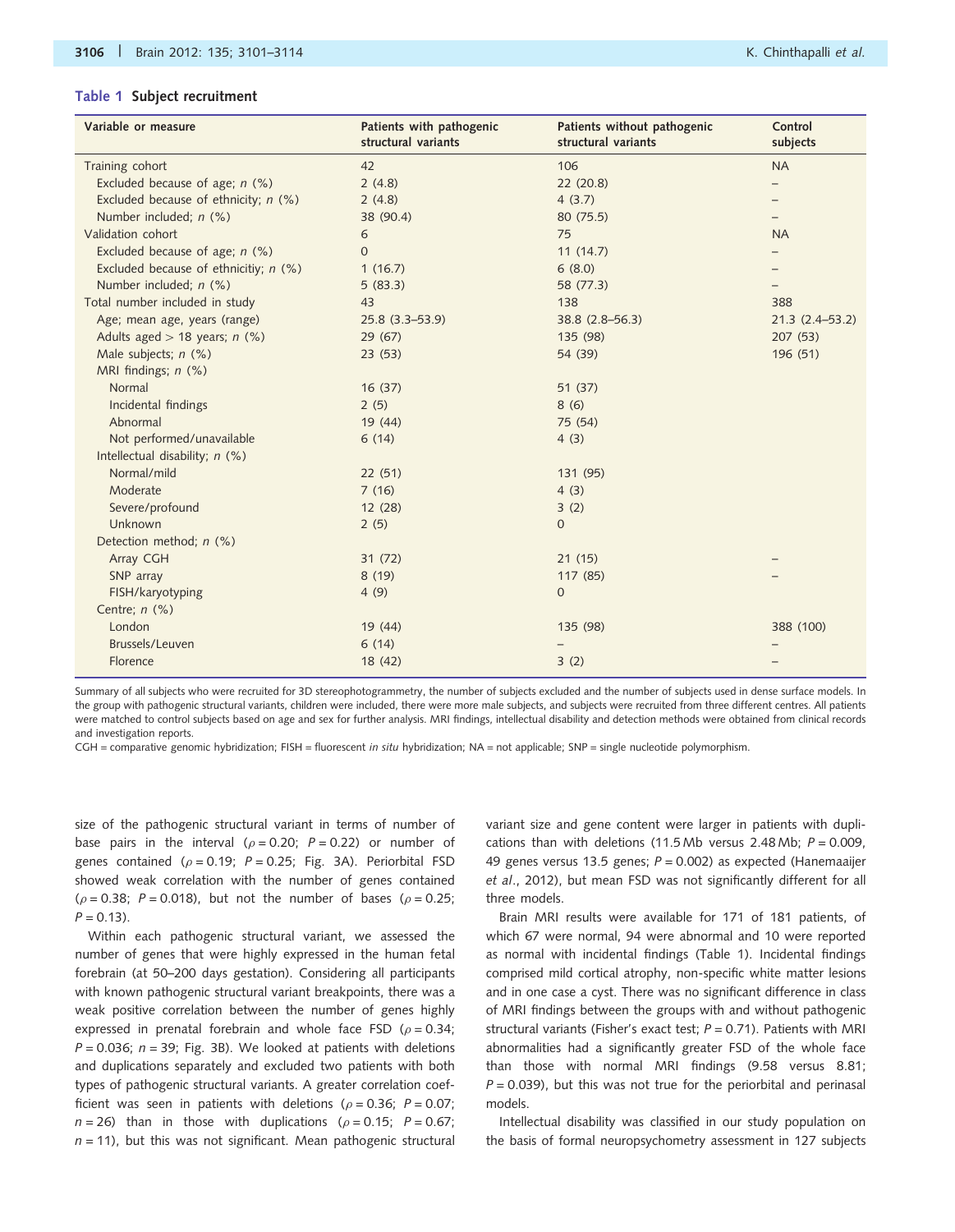<span id="page-6-0"></span>

Figure 2 FSD in the training cohort. (A) Box plots of the median, interquartile range and range of FSD for the three different models using the training cohort ( $n = 118$ ). FSD is significantly greater for the whole face model (Face1: 8.86 versus 7.65;  $P = 0.001$ ), the periorbital model (Eyes1: 10.6 versus 9.60;  $P = 0.013$ ) and the perinasal model (Nose1: 7.62 versus 7.01;  $P = 0.031$ ) in patients with pathogenic structural variants. Outliers > 1.5 or 3 times the interquartile range from the upper quartile are shown in circles or asterisks, respectively. Excluding all outliers does not alter significance. (B) Receiver operating characteristic curves of face FSD, periorbital FSD and perinasal FSD used for detecting pathogenic structural variants in the training cohort. The areas under the curve are 0.69, 0.64 and 0.61, respectively. The filled circles mark the optimal FSD threshold for equal sensitivity and specificity, used for prediction in the validation cohort in the second set of models (Face2, Eyes2, Nose2). (C) For the training cohort, there was very strongly positive correlation for FSD between the Face1 and Face2 models ( $\rho$  = 0.96; P < 0.001). This was also true for the periorbital and perinasal region (not shown; Eyes1 versus Eyes2:  $\rho$  = 0.96; P < 0.001, Nose1 versus Nose2:  $\rho$  = 0.93; P < 0.001). Best-fit linear regression lines were used to convert the optimal FSD threshold values from the original model to the corresponding second model so that it could be used to predict the presence of pathogenic structural variants in the validation cohort. The formula for the line above is: Face2 FSD =  $(1.30 \times$  Face1 FSD) – 0.99.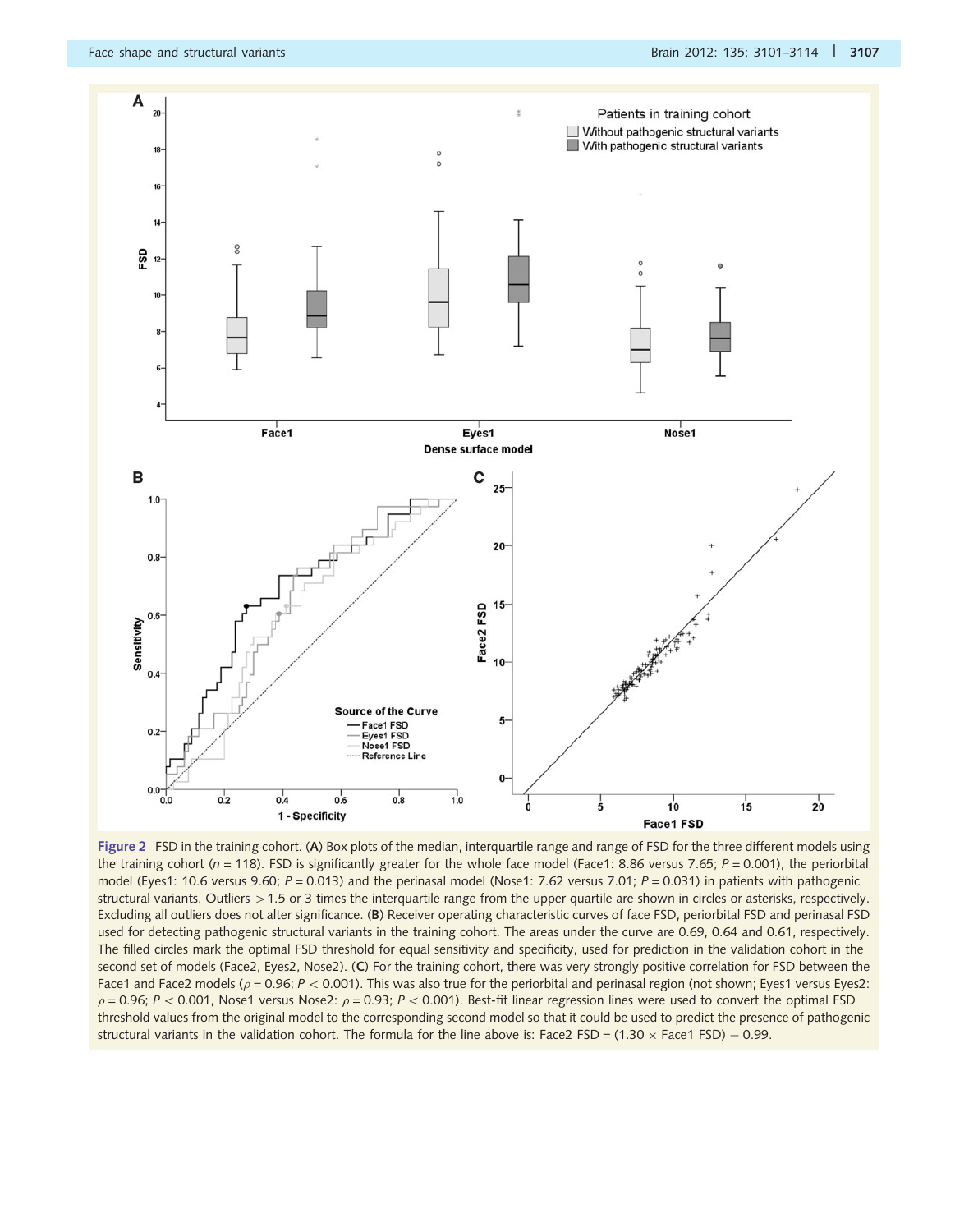<span id="page-7-0"></span>

|  |  | Table 2 Predictive accuracy of different dense surface models |  |  |  |  |  |  |  |  |
|--|--|---------------------------------------------------------------|--|--|--|--|--|--|--|--|
|--|--|---------------------------------------------------------------|--|--|--|--|--|--|--|--|

| Face region                 | Whole face        | Periorbital region | Perinasal<br>region |
|-----------------------------|-------------------|--------------------|---------------------|
| First models                | Face1             | Eyes1              | Nose1               |
| Number in training cohort   | 118               | 118                | 118                 |
| Area under the curve        | 0.69              | 0.64               | 0.61                |
| Cut-off value               | 8.47              | 10.22              | 7.39                |
| Predicted sensitivity       | 66% (25/38)       | 61% (23/38)        | 63% (24/38)         |
| Predicted specificity       | 65% (52/80)       | 61% (49/80)        | 63% (50/80)         |
| Second models               | Face <sub>2</sub> | Eyes2              | Nose <sub>2</sub>   |
| Number in validation cohort | 63                | 63                 | 63                  |
| Equivalent cut-off value    | 9.99              | 12.96              | 8.66                |
| Actual sensitivity          | 80% (4/5)         | $60\%$ (3/5)       | $60\%$ (3/5)        |
| Actual specificity          | 78% (45/58)       | 69% (40/58)        | 78% (45/58)         |
| Positive predictive value   | 26% (4/17)        | 14% (3/21)         | 19% (3/16)          |
| Negative predictive value   | 98% (45/46)       | 95% (40/42)        | 96% (45/47)         |

Accuracy of models of the three different facial regions in identifying the presence of pathogenic structural variants in our validation cohort. The first set of models was created using the training cohort only, and from this, receiver operating characteristic curves were calculated, and an optimal cut-off value of FSD was chosen for equal sensitivity and specificity. An equivalent FSD threshold was used in the second set of models to predict the presence or absence of pathogenic structural variants in 63 new patients (see text for details). Prediction was most accurate using the whole face, in which measured sensitivity was 80% and specificity was 78%. The periorbital and perinasal regions are less sensitive and less specific.

and clinical records alone in a further 52 individuals. Two patients could not be categorized. There were significantly more people with moderate or severe/profound intellectual disability in the group with pathogenic structural variants. For all three regions of the face, FSD was significantly greater with increasing intellectual disability [\(Fig. 3](#page-8-0)C). For those who underwent formal neuropsychometric estimation of IQ, there was also a significant, but weakly negative, correlation between IQ score and FSD  $(\rho = -0.31; P = 0.001; n = 122)$ . We conducted a sensitivity analysis of only people with normal intellectual function or mild intellectual disability and found that FSD was still greater in people with pathogenic structural variants (whole face:  $P = 0.009$ , periorbital region:  $P = 0.048$ , perinasal region:  $P = 0.004$ ).

#### Sensitivity analyses

#### Ethnicity and age

We looked for any confounding factors in the combined patient cohorts using a series of sensitivity analyses, which are summarized in [Supplementary Table 3](http://brain.oxfordjournals.org/cgi/content/full/aws232/DC1). We found no significant difference in FSD due to age or ethnicity, noting our study population comprised children and adults from Belgium, Italy and UK [\(Supplementary material\)](http://brain.oxfordjournals.org/cgi/content/full/aws232/DC1).

#### Method of structural variant detection

The following three methods of analysis for pathogenic structural variants were used in this study: single nucleotide polymorphism arrays, array comparative genomic hybridization and fluorescent in situ hybridization/karyotyping in four of the subjects who also had array comparative genomic hybridization. Single nucleotide polymorphism arrays typically have poorer coverage of regions with structural variants than array comparative genomic hybridization [\(Cooper](#page-11-0) et al., 2008; Alkan et al[., 2011\)](#page-11-0). In our study, 72% of patients with pathogenic structural variants underwent array

comparative genomic hybridization, in contrast with only 15% of patients without pathogenic structural variants. We analysed only the people who underwent array comparative genomic hybridization ( $n = 52$ ) and still found a significantly greater median FSD in those with pathogenic structural variants, using the whole face model (11.1 versus 9.26;  $P = 0.005$ ; [Fig. 3D](#page-8-0)) or the periorbital region (13.7 versus 12.0;  $P = 0.03$ ), but not the perinasal region (9.11 versus 8.21;  $P = 0.27$ ). This suggests the use of single nucleotide polymorphism array data is not necessarily a significant bias.

#### Threshold of structural variant size used to determine pathogenicity

We had used a threshold of 1Mb as the lower limit for determining pathogenic structural variants from single nucleotide polymorphism array data (Heinzen et al[., 2010\),](#page-12-0) because there may be an increasing chance of 'false positive' calling of pathogenic structural variants with small threshold sizes (Itsara et al[., 2009\)](#page-12-0). We explored whether FSD was still significantly different for patients with structural variants if the lower limit for pathogenicity was set at 500 kb instead of 1Mb. At this threshold, three patients who had undergone single nucleotide polymorphism array were reclassified as having pathogenic structural variants. Repeat analysis showed that FSD remained significantly greater in patients with pathogenic structural variants ( $n = 46$ ) for the whole face (10.9 versus 8.87;  $P < 0.001$ ), the periorbital region (13.4 versus 11.4;  $P < 0.001$ ) and the perinasal region (8.91 versus 7.93;  $P = 0.001$ ). A further repeat analysis was conducted with the structural variant threshold size set at 250 kb, and now a further set of eight patients were reclassified with pathogenic structural variants ( $n = 54$ ), with no loss of significance for any of the models (whole face:  $P < 0.001$ , periorbital region:  $P = 0.002$ , perinasal region:  $P = 0.003$ ).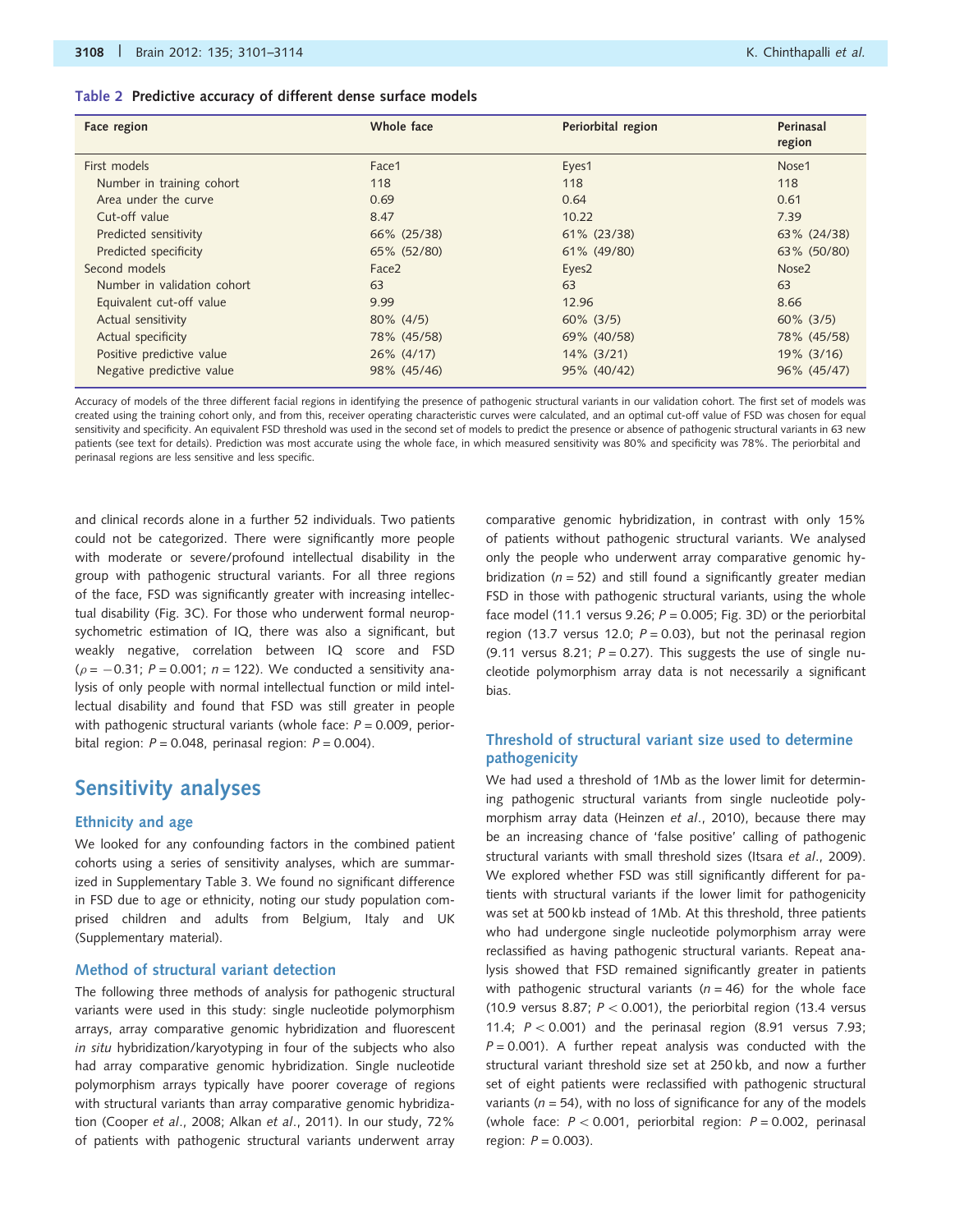#### <span id="page-8-0"></span>Facial injuries and facial expression

A clinician (J.N.) reviewed all unprocessed 3D face images, blinded to all clinical details, and then excluded patients with probable acquired facial deformity. There was no significant difference in the number of images, thus, excluded between those with pathogenic structural variants and those without pathogenic structural variants (Fisher's exact test; whole face,  $P = 0.19$ ; periorbital region,  $P = 1.0$ , perinasal region,  $P = 0.12$ ). For the whole face model, 35 images were excluded. FSD was still significantly greater in people with pathogenic structural variants (10.9 versus 8.67;  $P < 0.001$ ). This was also true for the periorbital model after 15 exclusions (13.4 versus 11.2;  $P < 0.001$ ) and the perinasal model



Figure 3 Analysis of face FSD with structural variant interval, intellectual disability and age in all patients. (A) There was no significant correlation between whole face FSD and the number of genes in the pathogenic structural variant interval ( $\rho$  = 0.19;  $P$  = 0.25), within all patients with available data ( $n = 39$ ). (B) Within the same group of patients, we identified genes in the structural variant interval that were highly expressed in the foetal forebrain. The number of such genes was correlated to whole face FSD ( $\rho$  = 0.34; P = 0.036; n = 39), but when looking at those with deletions and those with duplications separately, there was no significant difference. (C) FSDs for the whole face, periorbital region or perinasal region were all significantly greater with increasing intellectual disability ( $P < 0.001$ ,  $P < 0.001$ ,  $P = 0.026$ , respectively;  $n = 179$ ). (D) We also assessed patients only undergoing array comparative genomic hybridization to exclude bias from different techniques to detect pathogenic structural variants, and found the median face FSD was still significantly different (11.1 versus 9.26;  $P = 0.005$ ;  $n = 52$ ). (E) Although patients with pathogenic structural variants were younger than those without pathogenic structural variants, no correlation was seen with age and whole face FSD.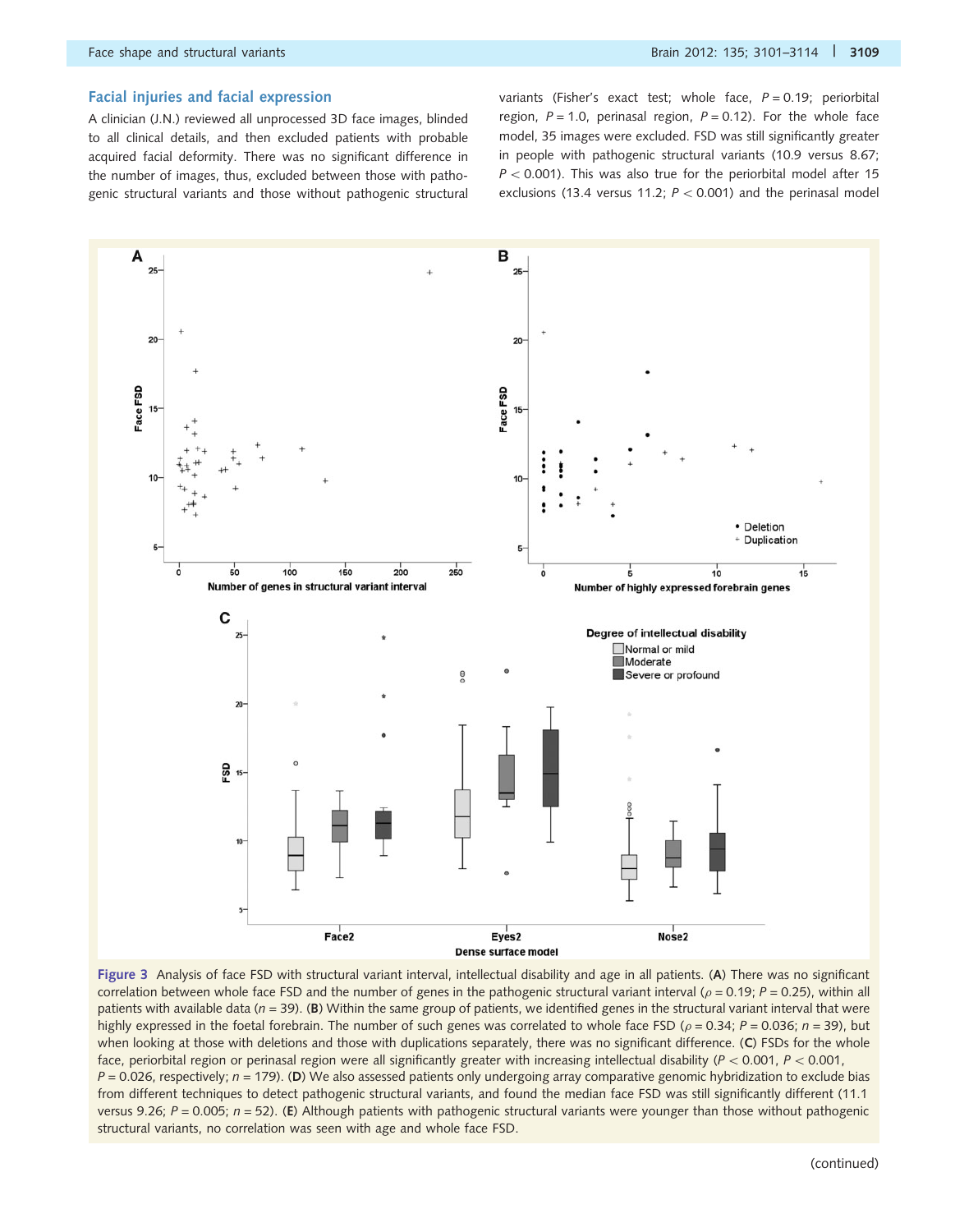

after 10 exclusions (8.99 versus 7.87;  $P < 0.001$ ). Facial expression was also analysed, and this too was not a confounder in our study [\(Supplementary material\)](http://brain.oxfordjournals.org/cgi/content/full/aws232/DC1).

#### Anti-epileptic drug history

We assessed the effect of previous or current anti-epileptic drugs, because some are known to affect facial appearance after long-term use. Drug history was available for 170 of 181 patients [\(Supplementary Table 5\)](http://brain.oxfordjournals.org/cgi/content/full/aws232/DC1). We compared adults with pathogenic structural variants to adults without pathogenic structural variants and found no significant difference in the number of anti-epileptic drugs used (six versus six;  $n = 158$ ;  $P = 0.12$ ). There was no significant difference between the number of adults with pathogenic structural variants who had used any given anti-epileptic drug and the number of those without pathogenic structural variants who had used it.

# **Discussion**

The findings support the hypothesis that for people with epilepsy, those with pathogenic structural variants have an objectively more atypical face shape compared with those without. This was true when analysing the whole face or just two feature-rich parts of the face, the periorbital region and perinasal region. Our technique had a sensitivity of 60–80%, specificity of 69–78%, positive predictive value of 14–26% and negative predictive value of 95–98% in an independent validation sample of people with epilepsy, although only five individuals had pathogenic structural variants in this sample. These findings were not explained by age, ethnicity, facial injury, facial expression, anti-epileptic drug history or the technique used to detect pathogenic structural variants, including structural variant threshold size. Our method comprised

computer-based facial shape analysis based on dense surface modelling. To our knowledge, this is the first time that dense surface modelling has been shown to discriminate, to a degree, between people with epilepsy with (different) pathogenic structural variants and those without pathogenic structural variants.

Of the three models, the whole face model is best at discriminating atypical facial shape at individual level, in the receiver operating characteristic curve analysis, and at group level, with a higher median FSD. This is in keeping with previous findings comparing the whole face with periorbital and perinasal regions in four known clinical syndromes ([Hammond](#page-12-0) et al., 2005). With an appropriate threshold, the expected and actual sensitivity and specificity of whole face FSD were 66–80% in detecting pathogenic structural variants. These findings were in spite of the heterogeneous nature of the group, comprising children and adults from three different European centres with different types of epilepsy and different pathogenic structural variants. Indeed, 31 of 43 patients have pathogenic structural variants that do not overlap with any others. Greater discrimination could be expected in more homogeneous groupings ([Hammond](#page-12-0) et al., 2005) and may emerge as more people with particular pathogenic structural variants are identified. We had only five patients with a recurrent pathogenic structural variant (16p13.11 deletion); no similarity was found in their face shape.

Evaluation for dysmorphism should be part of the clinical examination in epilepsy. Dysmorphism may be missed by untrained clinicians, and even clinical geneticists may take years to learn to recognize some patterns of facial dysmorphism [\(Reardon and](#page-12-0) [Donnai, 2007\)](#page-12-0). FSD is a quantitative analytical construct that can identify novel patterns of abnormality of facial anatomy. FSD changes identified in this study do not directly translate to clinically observable dysmorphism. Indeed, some of the study participants with high FSD values were not thought to be dysmorphic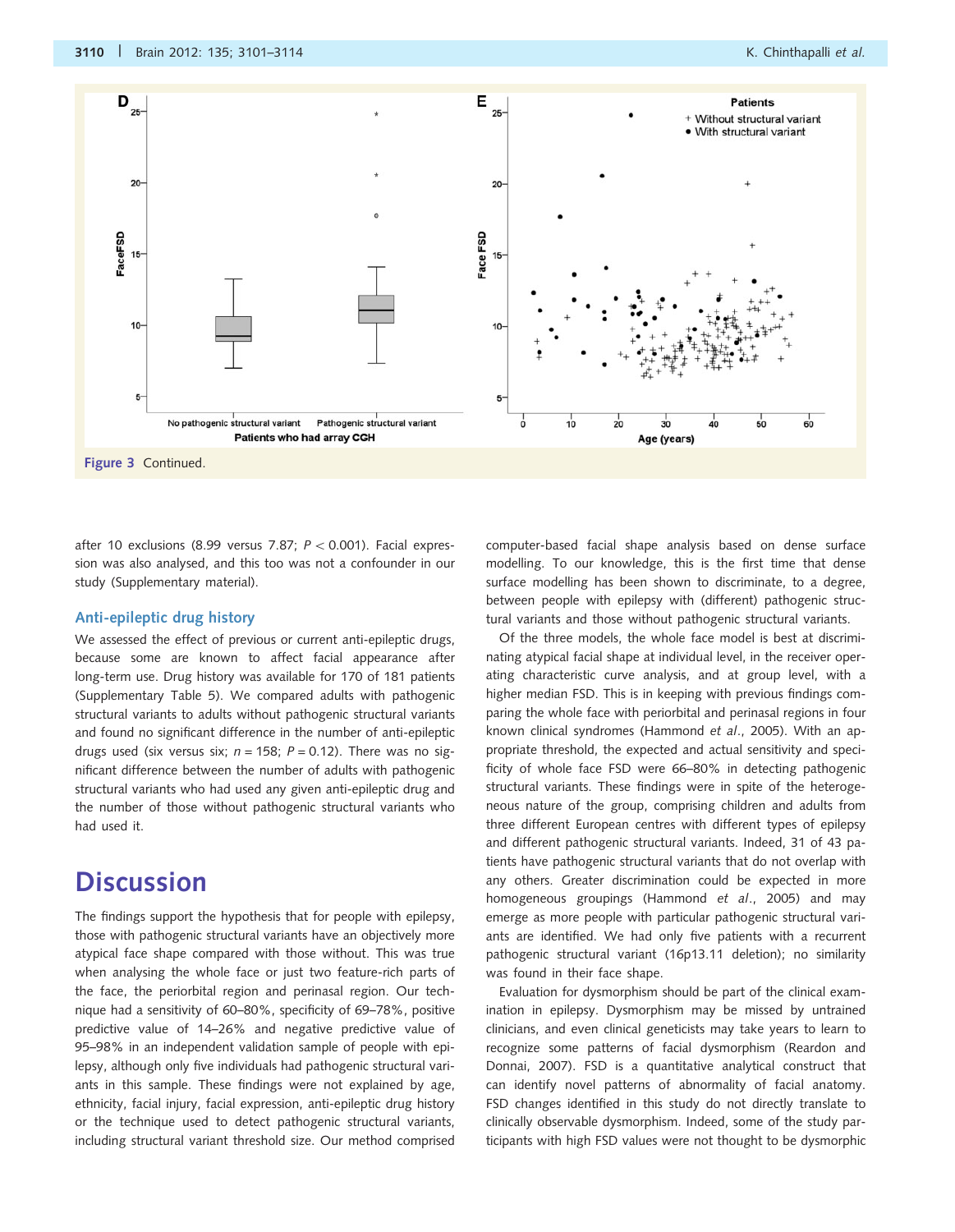when evaluated by their regular physician. We also found no difference for individual principal components in patients with and without pathogenic structural variants. This implies there are no shared facial features in people with diverse underlying genomic abnormalities, which is supported by visual inspection of the average face [\(Supplementary Fig. 3](http://brain.oxfordjournals.org/cgi/content/full/aws232/DC1)). FSD may become more widely used as numbers of people with a given pattern of quantitative abnormality (FSD or other construct) increase, and may become of direct clinical use.

Compounding the lack of dysmorphology training in most clinicians caring for people with epilepsy, adult medicine is divided into different specialties, and physicians often do not consider a potential unifying genomic or genetic cause in patients ([Maves](#page-12-0) et al[., 2007](#page-12-0); [Williams, 2007](#page-13-0)). Being able to recognize and classify facial dysmorphism can lead physicians to consider alternative diagnoses or to request further relevant investigations, and this could be aided by the increasing use of 3D stereophotogrammetry in clinical settings (Heike et al[., 2010\)](#page-12-0). MRI abnormalities and intellectual disability are known to correlate with pathogenic structural variants ([Hochstenbach](#page-12-0) et al., 2009; Sagoo et al[., 2009](#page-13-0); Xiang et al[., 2010\)](#page-13-0), as seen in our study population. Any of these observations should prompt detailed genetic studies (Galizia et al[., 2012\)](#page-12-0).

Array comparative genomic hybridization is now part of clinical genetics practice, whereas whole exome and genome sequencing are just beginning to make their mark as clinical tests [\(Johnson](#page-12-0) et al[., 2012;](#page-12-0) Need et al[., 2012](#page-12-0)). Although in some cases, a clear genetic diagnosis will emerge, in others the mass of data from such tests will need additional interpretation ([Hennekam and](#page-12-0) [Biesecker, 2012\)](#page-12-0). Dense surface models could be used for this purpose. We note that whole face FSD was not correlated with the number of genes in the pathogenic structural variant interval when looking at all types of structural variants collectively. People with deletions are, in general, thought to have a more severe phenotype than those with duplications [\(Hanemaaijer](#page-12-0) et al., [2012](#page-12-0)). We found that our patients with deletions had a similar FSD, but a significantly smaller structural variant interval size, by a factor of three to four, than those with duplications. This suggests that for a given interval size, deletions may indeed affect face shape more than duplications. Our findings may seem to be in contrast to a recent study that suggested no difference in duplication length and deletion length in a group of people with epilepsy and pathogenic structural variants ([Striano](#page-13-0) et al., 201[2](#page-13-0)), but this may simply reflect differences in methodology and case numbers. We have only analysed structural variants that were considered pathogenic; facial development is likely to be complex, and in due course, the wider complement of individual genetic variation might be studied using dense surface modelling. Determination of the pathogenicity of structural variants is still an evolving area, and so the contribution of structural variants to phenotypes may be overestimated or underestimated ([Craddock](#page-12-0) et al., 2010; [Vermeesch](#page-13-0) et al., 2011), including those structural variants found in individuals with epilepsy [\(Striano](#page-13-0) et al., [2012](#page-13-0)). Face shape analysis has already been successfully used to help determine the pathogenicity of a novel microdeletion [\(Hannes](#page-12-0) et al[., 2012\),](#page-12-0) and quantified face shape may help to identify new

syndromes in the new generation of multicentre studies [\(Firth](#page-12-0) et al[., 2011](#page-12-0)).

Genes expressed in the forebrain during early development are known to affect human face formation [\(Marcucio](#page-12-0) et al., 201[1\),](#page-12-0) and we considered the foetal expression of genes contained in the pathogenic structural variants of our patients using public resources. The level of gene expression is a crude measure and does not account for gene interactions or effects of a pathogenic structural variant on genes outside its interval. We found that although whole face FSD was not correlated with the number of genes in a pathogenic structural variant interval, it showed significant positive correlation with the number of contained genes expressed highly in the foetal forebrain (50–200 days). Facial structures develop in late embryonic and early foetal life, driven by complex molecular interactions between surface ectoderm and underlying forebrain and neural crest cells. It is conceivable, therefore, that these forebrain-expressed genes may be candidates for facial development and dysmorphism, and possibly also epilepsy. Also, we noted a trend between a greater number of deleted forebrain-expressed genes and a higher FSD, which needs confirmation in a larger group. It may also be possible to identify individual genes contributing to face shape using dense surface models. A recent genome-wide association study suggests a developmental gene, PAX3, may influence the height of the nasal root [\(Paternoster](#page-12-0) et al., 2012). PAX3 is known to be necessary for neural crest cell development and migration, and mutations in PAX3 are associated with spina bifida and sensorineural hearing loss as well as facial dysmorphism ([Pingault](#page-12-0) et al., 2010). The authors used landmark-based anthropometry, which is less able to detect differences in some facial regions than dense surface modelling [\(Hammond and Suttie, 2012](#page-12-0)).

Other related uses for stereophotogrammetry and dense surface models include the further investigation of consequences of structural variants that are already known to be pathogenic. We have used a model previously to show reduced facial fat in a subject with a deletion encompassing a gene involved in fatty acid me-tabolism (Kasperavičiūtė et al[., 2011\)](#page-12-0). The technique may be useful to characterize facial differences in people with novel syndromes, or when pleiotropy is found, such as for 16p13.11 microdeletion.

Our aim was to explore the utility of objective face shape analysis in relation to presence or absence of a known pathogenic structural variant, not in relation to presence or absence of epilepsy itself as a phenotype. We point out that we were not seeking to identify a 'face' associated with epilepsy per se. Given the heterogeneity of epilepsy in every aspect, this concept is dangerous nonsense, which we raise specifically to dismiss explicitly. Even in patients with pathogenic structural variants, there were no shared facial features, suggesting actual facial shapes are as varied as the underlying pathogenic structural variants.

There are limitations that need consideration. Landmarking of facial features is the one subjective step in stereophotogrammetry and dense surface modelling. With more experience and optimization of the landmarks used, the intra-operator and inter-operator reproducibility might be further improved as noted in studies using radiographic landmarks [\(Houston, 1983](#page-12-0)). In our study, the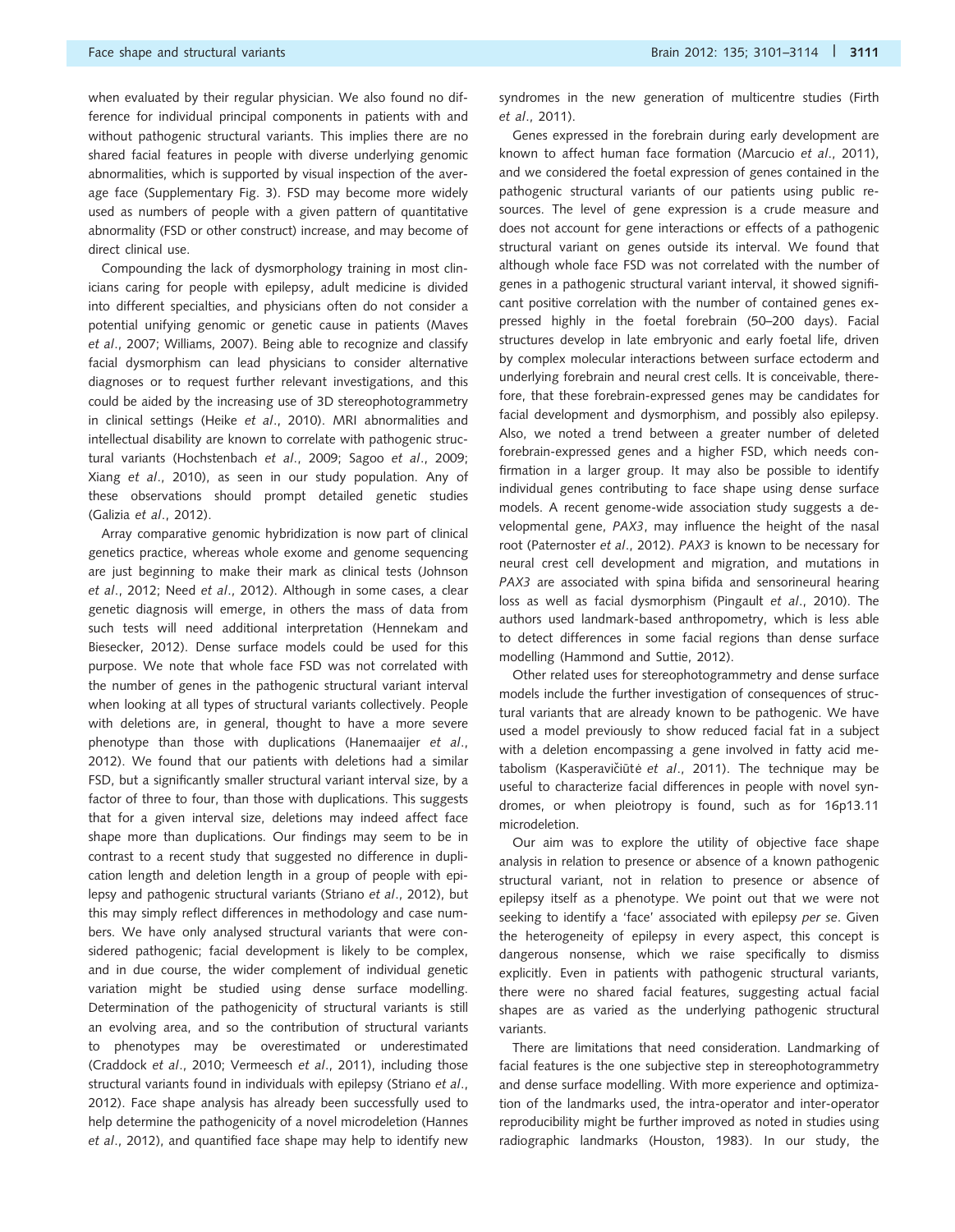<span id="page-11-0"></span>operator who landmarked control images was different to the one who landmarked patient images, and a small non-significant reproducibility error was identified. A further potential confounding factor is facial injury. Individuals with epilepsy have a 1.6 times greater risk of accident than the general population [\(van den](#page-13-0) [Broek and Beghi, 2004\),](#page-13-0) and this is related to the type and frequency of seizures [\(Tiamkao](#page-13-0) et al., 2009). Such injuries include fractures, contusions and burns, which often affect the face. Previous facial morphometric studies have ignored facial injuries or excluded such cases on the basis of patients' recall of injuries [\(Hammond](#page-12-0) et al., 2005; Evison et al[., 2010](#page-12-0); Kau et al[., 2010\)](#page-12-0). Our findings held after blinded exclusion of cases with suspected acquired facial deformity. The effect of facial expression is less easy to discern. Children and people with intellectual disability may be less likely to maintain a neutral expression during image capture. We used a surrogate marker, lip closure, to determine if expression was neutral in an objective manner; lip closure was associated with differences in FSD and may account for part of the increase in FSD in those with intellectual disability. Point mutations, chromosomal translocations and inversions, and small pathogenic structural variants, with sizes below the threshold for detection by our methods, could also contribute to atypical face shape, and would have been missed. With more comprehensive methods of detecting pathological genetic changes, such as nextgeneration sequencing techniques, re-evaluation of dense surface models in future datasets will allow further exploration of abnormalities of face shape.

Our findings are in Europeans referred to neurology clinics with a diagnosis of epilepsy. Ethnicity influences facial appearance, and at least in certain genomic disorders, either makes dysmorphic features less obvious or less easily detected by physicians [\(McDonald-McGinn](#page-12-0) et al., 2005). We were unable to investigate other ethnicities because of lack of ethnicity matched control subjects for comparison, but we found no difference in the three different groups used here. We found that age had no effect on FSD. This was important to exclude, as it is known that some genetic conditions show greater dysmorphism in childhood, such as Noonan or Beckwith–Wiedemann syndromes (Choufani et al., 2010; [Romano](#page-12-0) et al., 2010).

Anti-epileptic drugs may also be a source of bias in this population. Some drugs, especially 'older' ones (those licensed before  $\sim$ 1990), may have adverse effects on the face, such as gingival hyperplasia, acne, facial coarsening or weight gain (Collaborative Group for Epidemiology of Epilepsy, 1988). The number of drugs and the proportion that took each drug were not significantly different between patients with or without pathogenic structural variants [\(Supplementary Table 5](http://brain.oxfordjournals.org/cgi/content/full/aws232/DC1)). Finally, the role of other potential confounding factors, such as body weight, has not been elucidated.

In conclusion, we have shown that 3D stereophotogrammetry and dense surface modelling offer a promising avenue for further evaluation of the full phenotype of epilepsy related to clinically relevant genomic structural variants. We show the technique is robust and reproducible for analysing facial shape. As technical and bioinformatics advances make genomic analysis more comprehensive and available, equal sophistication in phenotyping

methods is likely to prove necessary. Face shape analysis may contribute to deepening phenotypic evaluation.

# Acknowledgements

The authors thank patients and their families for participating in this study, control subjects and the physicians that assisted with recruitment. The authors are also grateful to Dr Dalia Kasperavičiūtė and Dr Mar Matarin for providing bioinformatics assistance.

# Funding

Wellcome Trust [084730]; UCLH CRDC [F136]; Epilepsy Society; The Freemasons' Grand Charity; The Katy Baggott Foundation; the National Institute for Health Research [08-08-SCC]; Action Medical Research; the Henry Smith Charity; the Fonds National de la Recherche Scientifique [FC 63 574/3.4.620.06F to C.D.],the Fonds Erasme, Université Libre de Bruxelles. The development of the ShapeFind software at UCL: UK charity NewLife and the US National Institutes of Health. The Swiss National Science Foundation-Fellowships for prospective researchers and the SICPA Foundation, Prilly, Switzerland (to J. N.). This work was undertaken at University College London Hospitals/University College London, which received a proportion of funding from the Department of Health's National Institute for Health Research Biomedical Research Centres funding scheme.

# Supplementary material

[Supplementary material](http://brain.oxfordjournals.org/cgi/content/full/aws232/DC1) is available at Brain online.

# References

- Alkan C, Coe BP, Eichler EE. Genome structural variation discovery and genotyping. Nat Rev Genet 2011; 12: 363–76.
- Buysse K, Delle Chiaie B, Van Coster R, Loeys B, De Paepe A, Mortier G, et al. Challenges for CNV interpretation in clinical molecular karyotyping: lessons learned from a 1001 sample experience. Eur J Med Genet 2009; 52: 398–403.
- Catarino CB, Kasperavičiūtė D, Thom M, Cavalleri GL, Martinian L, Heinzen EL, et al. Genomic microdeletions associated with epilepsy: not a contraindication to resective surgery. Epilepsia 2011; 52: 1388–92.
- Choufani S, Shuman C, Weksberg R. Beckwith-Wiedemann syndrome. Am J Med Genet C Semin Med Genet 2010; 154C: 343–54.
- Collaborative Group for Epidemiology of EpilepsyAdverse reactions to antiepileptic drugs: a follow-up study of 355 patients with chronic antiepileptic drug treatment. Epilepsia 1988; 29: 787–93.
- Cooper GM, Zerr T, Kidd JM, Eichler EE, Nickerson DA. Systematic assessment of copy number variant detection via genome-wide single nucleotide polymorphism genotyping. Nat Genet 2008; 40: 1199–203.
- Cordero DR, Brugmann S, Chu Y, Bajpai R, Jame M, Helms JA. Cranial neural crest cells on the move: their roles in craniofacial development. Am J Med Genet A 2011; 155A: 270–9.
- Cox-Brinkman J, Vedder A, Hollak C, Richfield L, Mehta A, Orteu K, et al. Three-dimensional face shape in Fabry disease. Eur J Hum Genet 2007; 15: 535–42.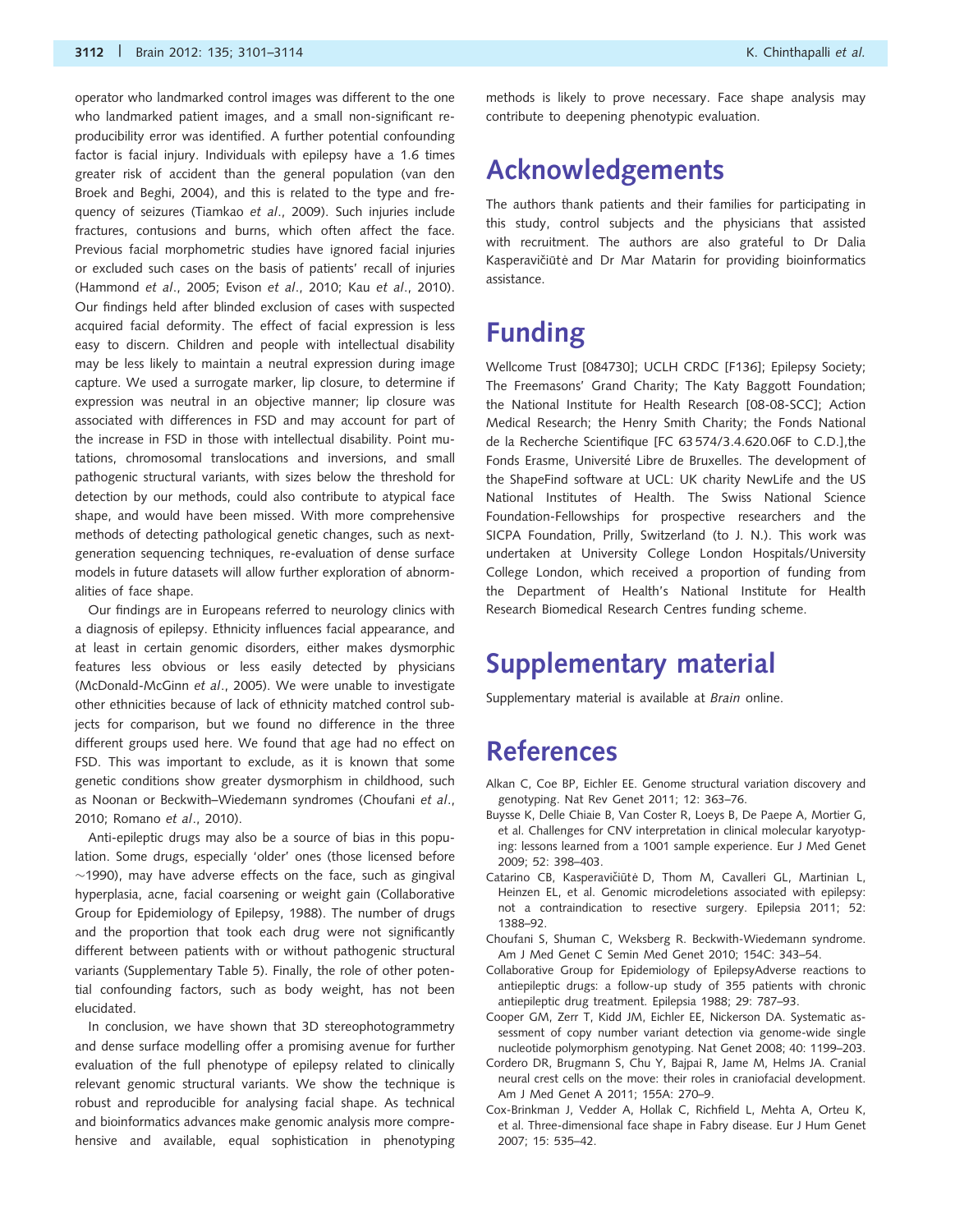- <span id="page-12-0"></span>Craddock N, Hurles ME, Cardin N, Pearson RD, Plagnol V, Robson S, et al. Genome-wide association study of CNVs in 16,000 cases of eight common diseases and 3,000 shared controls. Nature 2010; 464: 713–20.
- de Kovel CG, Trucks H, Helbig I, Mefford HC, Baker C, Leu C, et al. Recurrent microdeletions at 15q11.2 and 16p13.11 predispose to idiopathic generalized epilepsies. Brain 2009; 133: 23–32.
- Dibbens LM, Mullen S, Helbig I, Mefford HC, Bayly MA, Bellows S, et al. Familial and sporadic 15q13.3 microdeletions in idiopathic generalized epilepsy: precedent for disorders with complex inheritance. Hum Mol Genet 2009; 18: 3626–31.
- Evison M, Dryden I, Fieller N, Mallett X, Morecroft L, Schofield D, et al. Key parameters of face shape variation in 3D in a large sample. J Forensic Sci 2010; 55: 159–62.
- Firth HV, Wright CF, DDD Study. The Deciphering Developmental Disorders (DDD) study. Dev Med Child Neurol 2011; 53: 702–3.
- Galizia EC, Srikantha M, Palmer R, Waters JJ, Lench N, Ogilvie CM, et al. Array comparative genomic hybridization: results from an adult population with drug-resistant epilepsy and co-morbidities. Eur J Med Genet 2012; 55: 342–8.
- Girirajan S, Eichler EE. Phenotypic variability and genetic susceptibility to genomic disorders. Hum Mol Genet 2010; 19: R176–87.
- Gwilliam JR, Cunningham SJ, Hutton T. Reproducibility of soft tissue landmarks on three-dimensional facial scans. Eur J Orthod 2006; 28: 408–15.
- Hammond P, Suttie M. Large-scale objective phenotyping of 3D facial morphology. Hum Mutat 2012; 33: 817–25.
- Hammond P, Forster-Gibson C, Chudley AE, Allanson JE, Hutton TJ, Farrell SA, et al. Face-brain asymmetry in autism spectrum disorders. Mol Psychiatry 2008; 13: 614–23.
- Hammond P. The use of 3D face shape modelling in dysmorphology. Arch Dis Child 2007; 92: 1120–6.
- Hammond P, Hutton TJ, Allanson JE, Buxton B, Campbell LE, Clayton-Smith J, et al. Discriminating power of localized three-dimensional facial morphology. Am J Hum Genet 2005; 77: 999–1010.
- Hammond P, Hutton TJ, Allanson JE, Campbell LE, Hennekam RC, Holden S, et al. 3D analysis of facial morphology. Am J Med Genet A 2004; 126A: 339–48.
- Hanemaaijer NM, Sikkema-Raddatz B, van der Vries G, Dijkhuizen T, Hordijk R, van Essen AJ, et al. Practical guidelines for interpreting copy number gains detected by high-resolution array in routine diagnostics. Eur J Hum Genet 2012; 20: 161–5.
- Hannes F, Hammond P, Quarrell O, Fryns JP, Devriendt K, Vermeesch JR. A microdeletion proximal of the critical deletion region is associated with mild Wolf-Hirschhorn syndrome. Am J Med Genet A 2012; 158A: 996–1004.
- Hart TC, Hart PS. Genetic studies of craniofacial anomalies: clinical implications and applications. Orthod Craniofac Res 2009; 12: 212–20.
- Heike CL, Upson K, Stuhaug E, Weinberg SM. 3D digital stereophotogrammetry: a practical guide to facial image acquisition. Head Face Med 2010; 6: 18.
- Heinzen EL, Radtke RA, Urban TJ, Cavalleri GL, Depondt C, Need AC, et al. Rare deletions at 16p13.11 predispose to a diverse spectrum of sporadic epilepsy syndromes. Am J Hum Genet 2010; 86: 707–18.
- Helbig I, Mefford HC, Sharp AJ, Guipponi M, Fichera M, Franke A, et al. 15q13.3 microdeletions increase risk of idiopathic generalized epilepsy. Nat Genet 2009; 41: 160–2.
- Hennekam RC, Krantz ID, Allanson JE. Gorlin's syndromes of the head and neck. 5th edn. Oxford; New York: Oxford University Press; 2010.
- Hennekam RC, Biesecker LG. Next-generation sequencing demands next-generation phenotyping. Hum Mutat 2012; 33: 884–6.
- Hennessy RJ, Baldwin PA, Browne DJ, Kinsella A, Waddington JL. Three-dimensional laser surface imaging and geometric morphometrics resolve frontonasal dysmorphology in schizophrenia. Biol Psychiatry 2007; 61: 1187–94.
- Hennessy RJ, Baldwin PA, Browne DJ, Kinsella A, Waddington JL. Frontonasal dysmorphology in bipolar disorder by 3D laser surface imaging and geometric morphometrics: comparisons with schizophrenia. Schizophr Res 2010; 122: 63–71.
- Hochstenbach R, van Binsbergen E, Engelen J, Nieuwint A, Polstra A, Poddighe P, et al. Array analysis and karyotyping: workflow consequences based on a retrospective study of 36,325 patients with idiopathic developmental delay in the Netherlands. Eur J Med Genet 2009;  $52:161-9$
- Houston WJ. The analysis of errors in orthodontic measurements. Am J Orthod 1983; 83: 382–90.
- Hutton TJ, Buxton BF, Hammond P, Potts HW. Estimating average growth trajectories in shape-space using kernel smoothing. IEEE Trans Med Imaging 2003; 22: 747–53.
- Itsara A, Cooper GM, Baker C, Girirajan S, Li J, Absher D, et al. Population analysis of large copy number variants and hotspots of human genetic disease. Am J Hum Genet 2009; 84: 148–61.
- Johnson JO, Gibbs JR, Megarbane A, Urtizberea JA, Hernandez DG, Foley AR, et al. Exome sequencing reveals riboflavin transporter mutations as a cause of motor neuron disease. Brain 2012. Advance Access published on Jun 26, 2012. doi: 10.1093/brain/aws161.
- Kasperavičiūtė D, Catarino CB, Chinthapalli K, Clayton LM, Thom M, Martinian L, et al. Uncovering genomic causes of co-morbidity in epilepsy: gene-driven phenotypic characterization of rare microdeletions. PLoS One 2011; 6: e23182.
- Kau CH, Richmond S, Zhurov A, Ovsenik M, Tawfik W, Borbely P, et al. Use of 3-dimensional surface acquisition to study facial morphology in 5 populations. Am J Orthod Dentofacial Orthop 2010; 137: S56.e1–9.
- Kohn L. The role of genetics in craniofacial morphology and growth. Annu Rev Anthropol 1991; 20: 261–78.
- Lane C, Harrell W Jr. Completing the 3-dimensional picture. Am J Orthod Dentofacial Orthop 2008; 133: 612–20.
- Marcucio RS, Young NM, Hu D, Hallgrimsson B. Mechanisms that underlie co-variation of the brain and face. Genesis 2011; 49: 177–89.
- Martínez-Abadías N, Esparza M, Sjøvold T, González-José R, Santos M, Hernández M. Heritability of human cranial dimensions: comparing the evolvability of different cranial regions. J Anat 2009; 214: 19–35.
- Maves SN, Williams MS, Williams JL, Levonian PJ, Josephson KD. Analysis of 88 adult patients referred for genetics evaluation. Am J Med Genet C Semin Med Genet 2007; 145C: 232–40.
- McDonald-McGinn DM, Minugh-Purvis N, Kirschner RE, Jawad A, Tonnesen MK, Catanzaro JR, et al. The 22q11.2 deletion in African-American patients: an underdiagnosed population? Am J Med Genet A 2005; 134: 242–6.
- Mefford HC, Batshaw ML, Hoffman EP. Genomics, intellectual disability and autism. N Engl J Med 2012; 366: 733–43.
- Miller DT, Shen Y, Weiss LA, Korn J, Anselm I, Bridgemohan C, et al. Microdeletion/duplication at 15q13.2q13.3 among individuals with features of autism and other neuropsychiatric disorders. J Med Genet 2009; 46: 242–8.
- Need AC, Shashi V, Hitomi Y, Schoch K, Shianna KV, McDonald MT, et al. Clinical application of exome sequencing in undiagnosed genetic conditions. J Med Genet 2012; 49: 353–61.
- Nopoulos P, Berg S, Canady J, Richman L, Van Demark D, Andreasen NC. Structural brain abnormalities in adult males with clefts of the lip and/or palate. Genet Med 2002; 4: 1–9.
- Ottman R, Hirose S, Jain S, Lerche H, Lopes-Cendes I, Noebels JL, et al. Genetic testing in the epilepsies—report of the ILAE Genetics Commission. Epilepsia 2010; 51: 655–70.
- Paternoster L, Zhurov AI, Toma Arshed M, Kemp JP, St Pourcain B, Timpson NJ, et al. Genome-wide association study of threedimensional facial morphology identifies a variant in PAX3 associated with nasion position. Am J Hum Genet 2012; 90: 478–85.
- Pingault V, Ente D, Dastot-Le Moal F, Goossens M, Marlin S, Bondurand N. Review and update of mutations causing Waardenburg syndrome. Hum Mutat 2010; 31: 391–406.
- Reardon W, Donnai D. Dysmorphology demystified. Arch Dis Child Fetal Neonatal Ed 2007; 92: F225–9.
- Romano AA, Allanson JE, Dahlgren J, Gelb BD, Hall B, Pierpont ME, et al. Noonan syndrome: clinical features, diagnosis, and management guidelines. Pediatrics 2010; 126: 746–59.